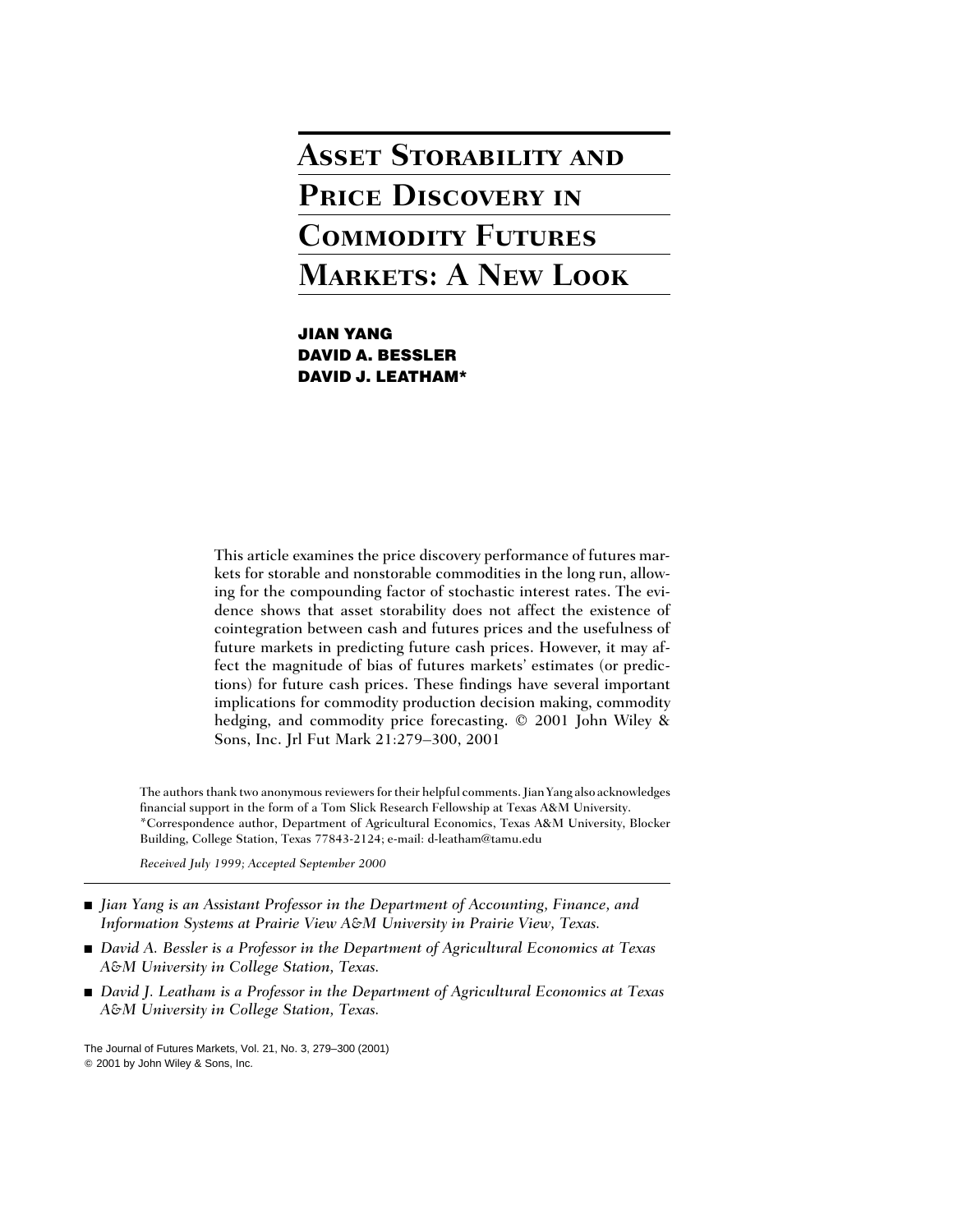## **INTRODUCTION**

Price discovery in futures markets is commonly defined as the use of futures prices to determine expectations of (future) cash market prices (Schroeder & Goodwin, 1991; Working, 1948). According to Black (1976), the primary benefits from commodity futures markets are informed production, storage, and processing decisions. Thus, the price discovery performance of commodity futures markets is crucial to the use of these markets.

In general, commodity futures markets can perform both storage facilitation and forward pricing roles in their price discovery function. However, because storable commodities such as grain have been important historically in developing futures markets, both theoretical and empirical research have focused on the storage facilitation role. The storage facilitation role is important to price discovery because arbitrage may work through storage. Without storage, arbitrage may not work effectively, and it might appear that there is no other economic force that links cash and futures prices together. In this case, it seems that futures prices and cash prices may be determined separately, and so it seems unlikely for futures prices to be an unbiased predictor of future cash prices. This line of research culminates with the carrying charge or cost-of-carry model, which provides insight for modeling the temporal relationship between cash and futures prices.

The forward pricing role of futures markets, which is relevant to both storable and nonstorable commodities, generally has been ignored. The lack of a storage facilitation role casts suspicion on price discovery performance in nonstorable commodity futures markets (Garbade & Silber, 1983; Purcell & Hudson, 1985; Skadberg & Futrell, 1966). Some researchers (Black, 1976; Peck, 1985) argued that the forward pricing role of futures markets may be sufficient to justify futures prices as an unbiased predictor for cash prices. Unfortunately, this argument has not received much serious attention. Much of the empirical literature before the early 1980s, as summarized in Kamara (1982, p. 268), states that an exact functional relationship exists between cash and futures prices for storable commodities as described by the cost-of-carry model, whereas no such exact relationship exists for nonstorable commodities.

More recently, recognizing a time series property (i.e., nonstationarity) for commodity prices, many researchers have used notions of cointegration (Engle & Granger, 1987) to investigate price discovery in futures markets. The statistical question in most works centers on whether there is cointegration between the cash and futures prices, which is necessary if futures prices are an unbiased predictor (Brenner & Kroner, 1995). As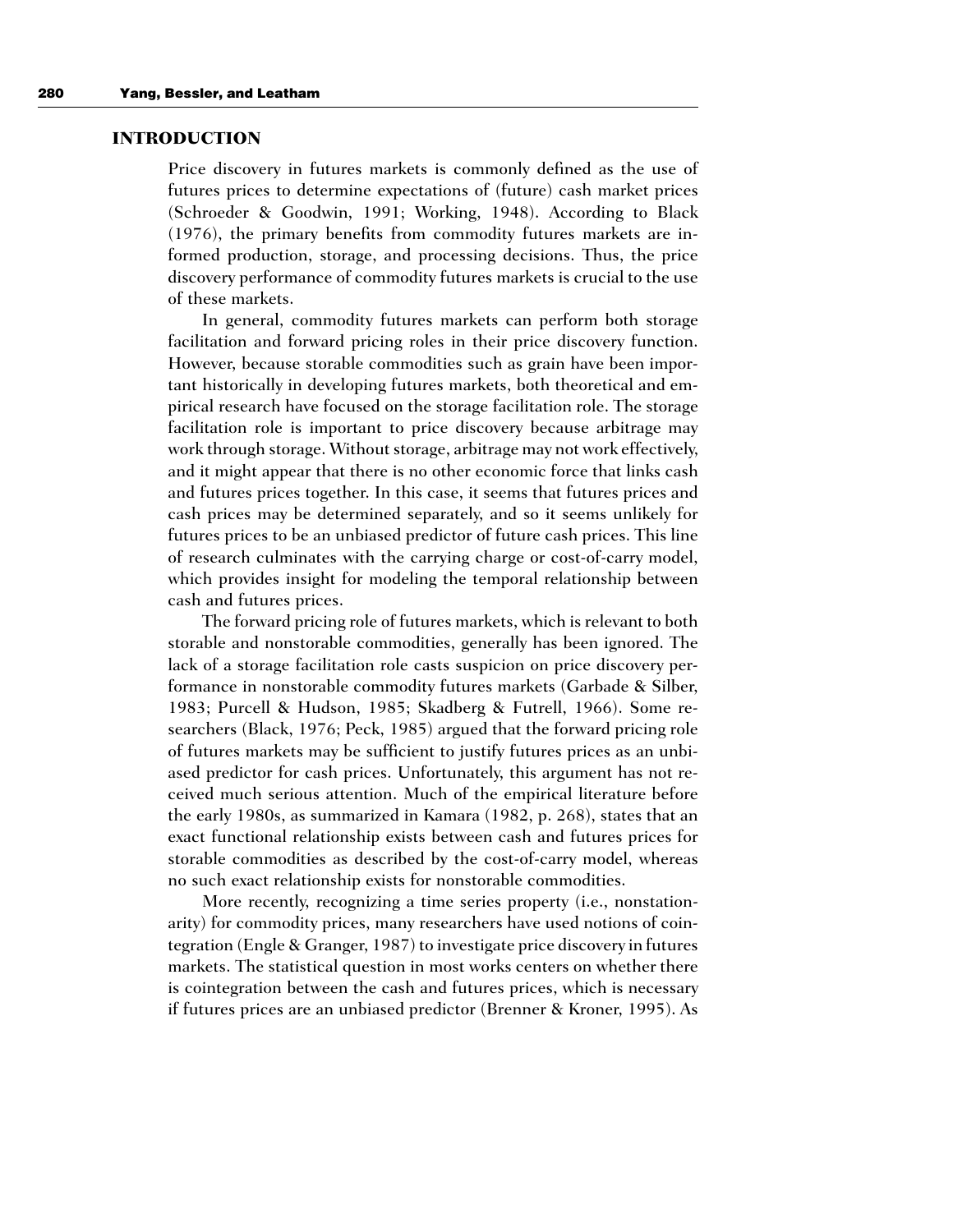reviewed in the next section, researchers have found mixed evidence of cointegration between cash and futures prices for storable commodities. Some (Covey & Bessler, 1995; Fortenbery & Zapata, 1993) have argued that cointegration may depend on asset storability. These authors have argued that researchers should not expect cointegration between cash and futures prices for nonstorable commodities but should expect it for storable commodities. This argument is consistent with the extant literature, emphasizing the importance of the storage facilitation role in the price discovery of futures markets. Other researchers (Brenner & Kroner, 1995; Zapata & Fortenbery, 1996) have suggested that the empirical finding of no cointegration for storable commodities could be due to a misspecification problem, that is, the exclusion of possible nonstationary elements of the cost of carry, particularly stochastic interest rates in the cointegration system. These more recent empirical results and their explanations may strengthen the argument that the forward pricing role does not serve well for the price discovery of commodity futures markets. This may or may not be justified in a more thorough empirical analysis.

This article examines the price discovery of futures markets for storable and nonstorable commodities, allowing for the compounding factor of stochastic interest rates. It makes several contributions to the literature of futures markets. First, some new, although limited evidence is presented for the importance of the forward pricing role in price discovery in comparison with the storage facilitation role. Second, the possible differences in price discovery performance between storable and nonstorable futures markets are clarified in terms of being an unbiased estimate and a useful predictor. Finally, the interest rate issue in the empirical specification of the cost-of-carry model is further explored.

## **CONCEPTUAL FRAMEWORK**

Past literature on the price discovery of commodity futures markets has concentrated on two questions about the temporal price relationship between futures and cash prices. First, are futures prices an unbiased estimate of future cash prices? This is known as an *unbiasedness hypothesis* (e.g., Brenner & Kroner, 1995). Second, are futures prices a useful predictor of future cash prices? That is, are futures markets, rather than cash markets, the primary point for price discovery? The second hypothesis is called the *prediction hypothesis*. Evidence of bias predictability sheds light on the rationality of futures prices (Peck, 1985, p. 61). Beginning with Working's seminal works in the 1940s, there has been widespread agreement among theorists that the storage facilitation role suggests positive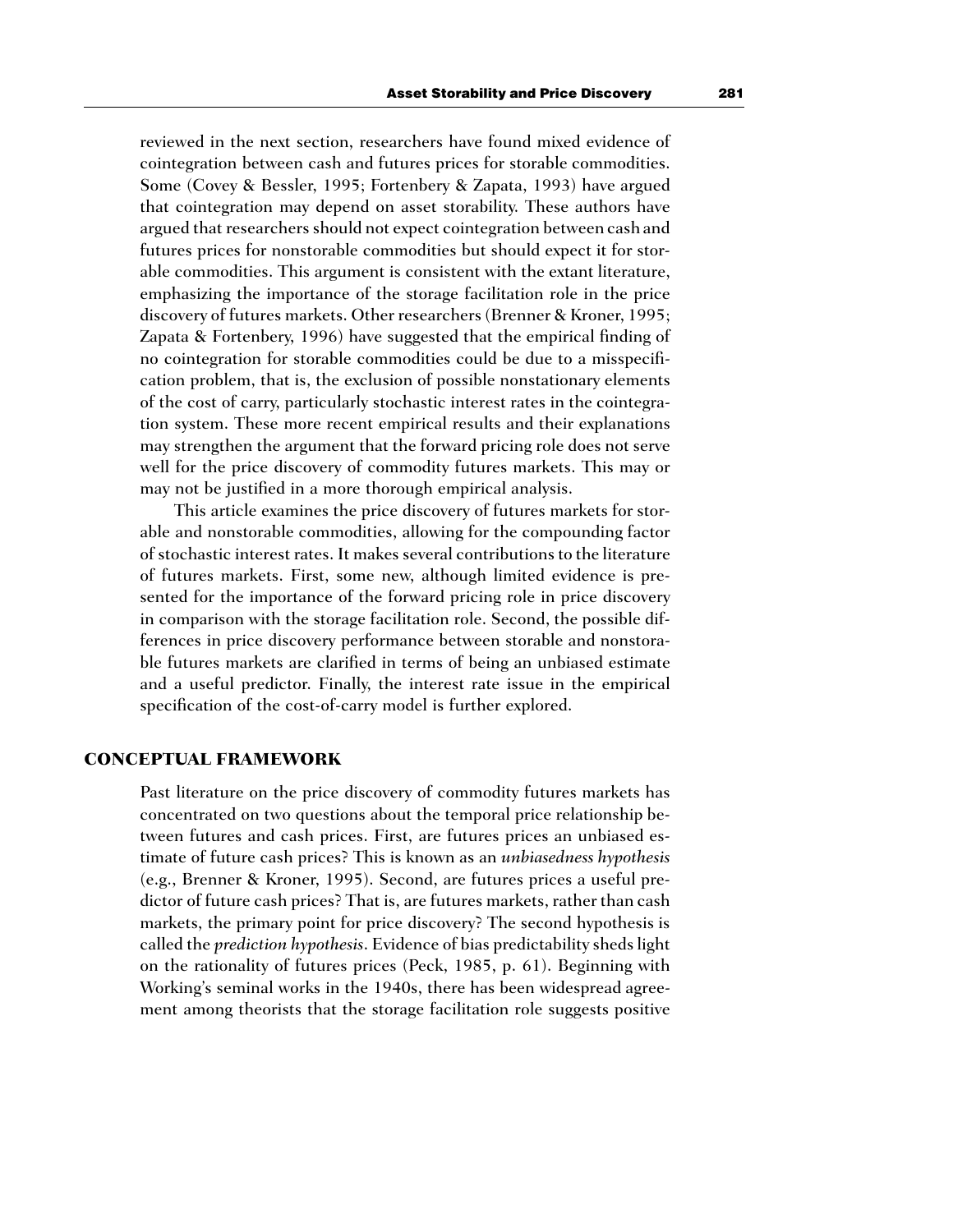answers to both questions. Unlike storable commodities, skepticism about the economic performance of futures trading in major nonstorable commodities (i.e., livestock) has been quite prevalent. Analysts have had difficulty visualizing futures trading for nonstorable commodities because of the lack of a concept similar to a carrying charge for storable commodities (Purcell & Hudson, 1985, p. 329). Many argue that futures markets for nonstorable commodities such as live cattle are not able to offer significant pricing potential (Leuthold, 1974; Skadberg & Futrell, 1966). However, other works (Black, 1976; Peck, 1985) demonstrate theoretically that the forward pricing role can justify positive answers to the two questions. Purcell and Hudson (p. 356) stated that the price discovery issue in nonstorable commodities is still obscure and confusing to many observers. Therefore, this issue should receive top priority in any discussion of livestock futures issues.

As for the earlier empirical literature, as summarized in Kamara (1982) and Purcell and Hudson (1985), relatively little evidence has been found in favor of price discovery functioning for nonstorable commodities. This may imply the failure of futures markets in serving the forward pricing role. In contrast, there is much favorable evidence for price discovery functioning for storable commodities. However, because cash and futures prices of commodities are usually nonstationary, traditional regression analysis applied in earlier studies may yield false results. To address the problem of nonstationary prices, researchers use cointegration techniques to investigate price discovery issues. Many cointegrationbased empirical works only tested the unbiasedness hypothesis or part of it. These cointegration-based works on agricultural commodities include Baille and Myers (1991), Bessler and Covey (1991), Schroeder and Goodwin (1991), Fortenbery and Zapata (1993, 1997), Covey and Bessler (1995), Zapata and Fortenbery (1996), and Sabuhoro and Larue (1997). Similar work has also been done on other commodity markets (Quan, 1992; Schwartz & Szakmary, 1994). These researchers found mixed evidence for cointegration for storable commodities but no cointegration for nonstorable commodities. The results were also mixed for the leading informational role between cash and future prices.

The next paragraphs briefly discuss the theoretical models and empirical specifications underlying the cointegration-based price discovery studies. Brenner and Kroner (1995) provided additional details.

For a perfectly storable commodity, no arbitrage through storage implies the following relation holds in the long run:

$$
F_{\mathrm{T}|t} = (S_t + U)e^{r(\mathrm{T}-t)} \tag{1}
$$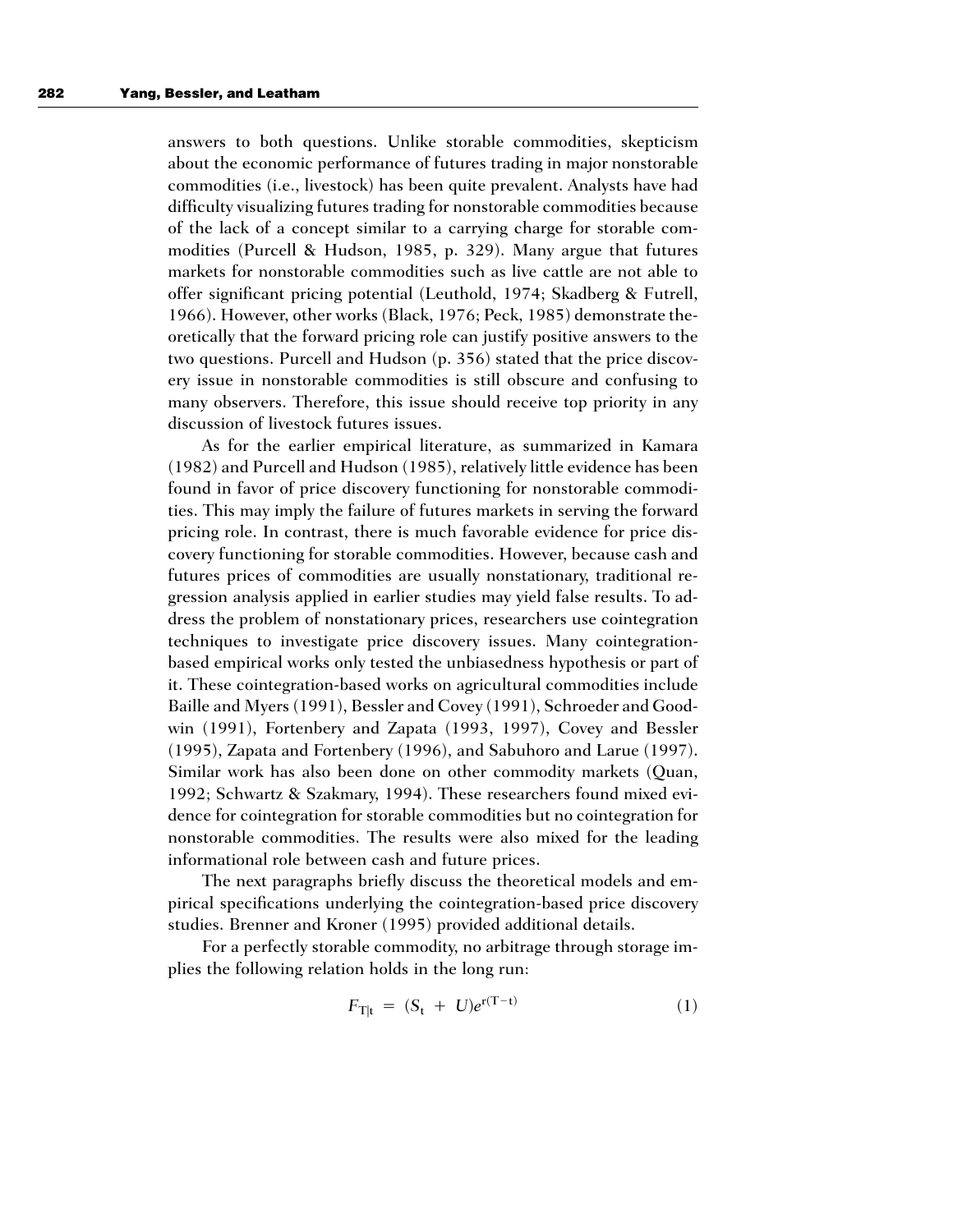where  $F_{\text{Th}}$  is the price of a futures contract at time *t* that expires at time *T*,  $S_t$  is the cash price at time *t*, *r* is the interest rate, and *U* is the present value of all other storage costs (including transportation, warehousing, and insurance costs but not interest cost) that will be incurred during the life of a futures contract. Because it is plausible to assume negligible *U* for a (perfectly) storable commodity over a reasonable period, the equation can be transformed as follows after a logarithm has been performed on both sides:

$$
\ln F_{\text{T}|t} = \ln S_t + r(T - t) \tag{2}
$$

A possibility that misspecification arises in the bivariate analysis of cash and futures prices for storable commodities was noted by Brenner and Kroner (1995) and Zapata and Fortenbery (1996), among others. They argued that the results of such cointegration tests depend entirely on the time series properties of the cost of carry. Specifically, the interest rate is recognized as an important and most likely nonstationary part of the cost of carry. They argued that failure to find cointegrated cash and futures prices for storable commodities may be due to interest rates with a stochastic trend during the sample period. For a stochastic interest rate, cash and futures prices could drift apart in the long run and thus not be cointegrated. However, when the stochastic interest rate is also included in the cointegration system, the three variables (futures price, cash price, and interest rate) may be cointegrated. The first empirical study that explored the role of the stochastic interest rate in such a cointegration context was conducted by Zapata and Fortenbery.

The interest cost  $r(T - t)$  but not the interest rate *r* should be used in the cointegration analysis of cash and futures prices. One should not assume that  $r(T - t)$  and *r* have the same time series behavior because  $T - t$  represents the time to maturity and is not a constant. The variable  $r(T - t)$  may be stationary even if the variable *r* is nonstationary. Hence, the time series property of the interest cost  $r(T - t)$  may affect the way to model it. If the interest cost is nonstationary, it should be included in the cointegration analysis of cash and futures prices. Even if the interest cost is stationary, we should not ignore it. Although the exclusion of a stationary interest cost does not affect cointegration rank, it may affect the other aspects of cointegration analysis, including the estimation and inference of cointegrating vectors, the constancy of cointegration relation, and the forecasting performance of cointegration models. In agreement with Garbade and Silber (1983), regardless of interest cost stationarity, the following cash-equivalent futures price replaces the original futures prices in the cointegration analysis: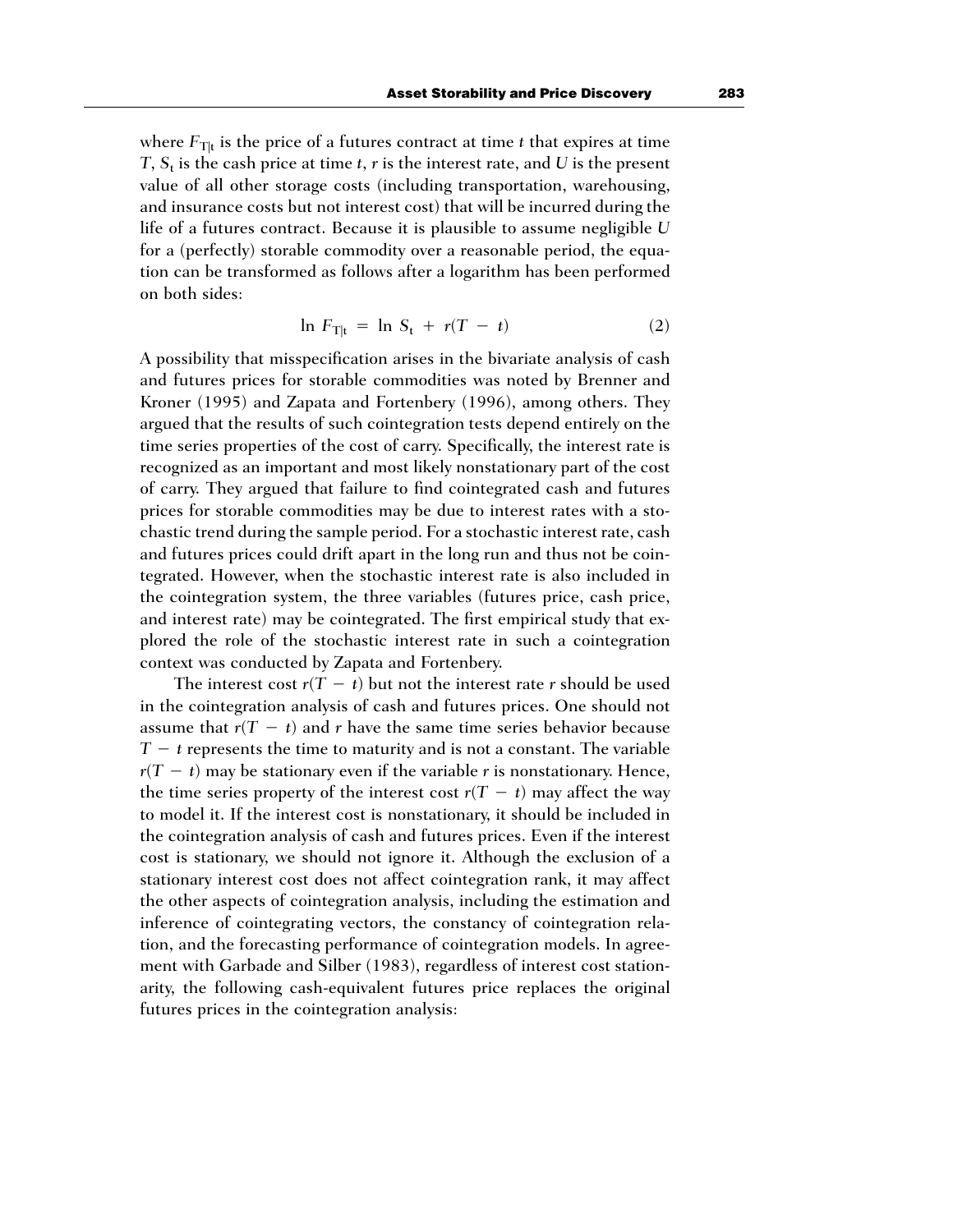$ln(cash-equivalent futures price) = ln(futures price)$ 

$$
-r(T - t)/360\tag{3}
$$

Thus, the theory-consistent empirical specification for storable commodities is as follows:

$$
\ln F_{T|t} - r(T - t)/360 = u + \ln S_t + e_t \tag{4}
$$

where *u* is a constant, as discussed in more detail shortly.

For nonstorable commodities, forward pricing is the only economic role of futures markets. Forward pricing refers to the notion that anticipated supply and demand is reflected in futures market prices. The unbiased forward pricing of futures markets can remedy the problem of resource misallocation that would exist without futures markets and thus help rationalize production decisions and optimal allocation of productive resources (Stein, 1981). Peck (1985, p. 60) pointed out that the forward pricing function may also play at least as an important role as the storage facilitation role for storable commodities.

The forward pricing role suggests that the following relationship between cash and futures prices will hold:

$$
F_{\text{T}|t} = E_{t}(S_{\text{T}}) \text{ or } F_{\text{T}|t} = S_{\text{T}} + e_{\text{T}} \tag{5}
$$

where  $F_{\text{Th}}$  is the price of a futures contract at time *t* that expires at time *T*,  $S_T$  is the cash price at time *T*,  $E_t$  is the expectation operator applied at time *t*, and  $e_T$  is white noise. Assuming the first difference of  $S_t$  is stationary with a constant mean, the following empirical specification for nonstorable commodities is obtained (see Brenner & Kroner, 1995, for a proof of equivalence between Equations 5 and 6):

$$
F_{\text{T}|t} = u + S_t + e_{\text{T}} \tag{6}
$$

where *u* is a constant.

Equations 1 to 6 form the framework for our cointegration analysis of the futures price discovery function. The unbiasedness hypothesis implies cointegration and a cointegrating vector  $(1, -1)$  between cash and futures prices (e.g., Brenner & Kroner, 1995). The validity of the unbiasedness hypothesis testing in this context depends on the assumption that other components of cash and futures price differentials (except interest cost) are stationary variables, as captured by the constant item *u* in Equations 4 and 6. If those components that may be captured by *u* (e.g., transactions costs, storage costs, and local basis effects) are pro-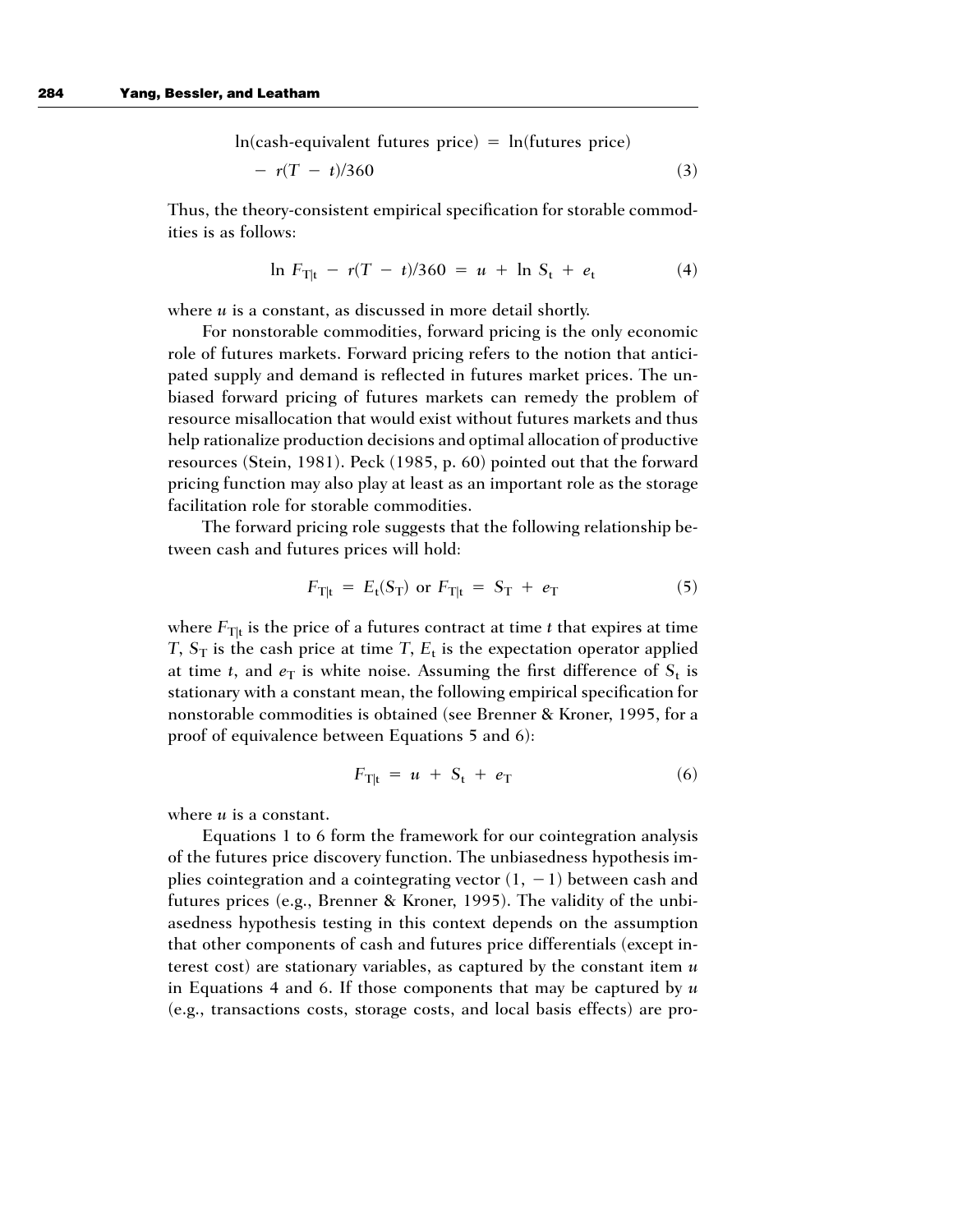portional to (nonstationary) prices, parameter estimates of the cointegrating vector may be affected, thus influencing the unbiasedness test results.<sup>1</sup> Also, the constant  $u = 0$  is not imposed for testing the unbiasedness hypothesis in this study for two reasons. First, there may exist a constant risk premium that may be captured by  $u \neq 0$  (Beck, 1994; Hamilton, 1992). Second, even assuming risk neutrality (i.e., no risk premium), the location difference between commodity cash and futures markets may imply certain transportation costs that can also be measured by  $u \neq 0$  (Hamilton, 1992). As noted previously, the unbiasedness hypothesis determines if the futures prices are rational forward prices, thus creating desirable welfare effects. The prediction hypothesis concerns the informational causality between cash and futures prices in these equations or, equivalently, the relative pricing efficiency in futures markets and cash markets. The importance of futures market in price discovery may depend largely on its relative efficiency (Purcell & Hudson, 1985, p. 351). Controversy also exists over the efficiency issue, particularly for nonstorable commodities. For example, Peck (1985, p. 63) argued that the price in futures markets for nonstorable commodities, if rational (in the sense of unbiasedness), may not be informationally efficient. However, using probabilistic forecasting methods, Covey and Bessler (1992) showed that the nearby live cattle futures prices (fully Granger) caused the daily cash slaughter cattle price, and there was little evidence of feedback from cash prices to futures prices.

## **ECONOMETRIC METHODOLOGY AND HYPOTHESIS**

Cointegration analysis is conducted following the maximum likelihood estimation procedure developed by Johansen (1991) and Johansen and Juselius (1990). The vector  $X_t$  is defined as consisting of  $p$  variables. These variables in  $X_t$  are assumed to be integrated of order one, denoted by I(1). If  $p (p = 2$  in this study) variables in  $X_t [X_t = (C F)'$  in this study, where *C* stands for cash prices and *F* stands for cash-equivalent futures prices] are cointegrated, it can be expressed by a vector autoregressive model with *k* lags:

$$
X_t = \sum_{i=1}^k \Pi_i X_{t-i} + \mu + e_t \ (t = 1 \dots T) \tag{7}
$$

Equation 1 can be rewritten as a reduced form error correction model (ECM):

<sup>&</sup>lt;sup>1</sup>We thank the reviewers for this insightful comment.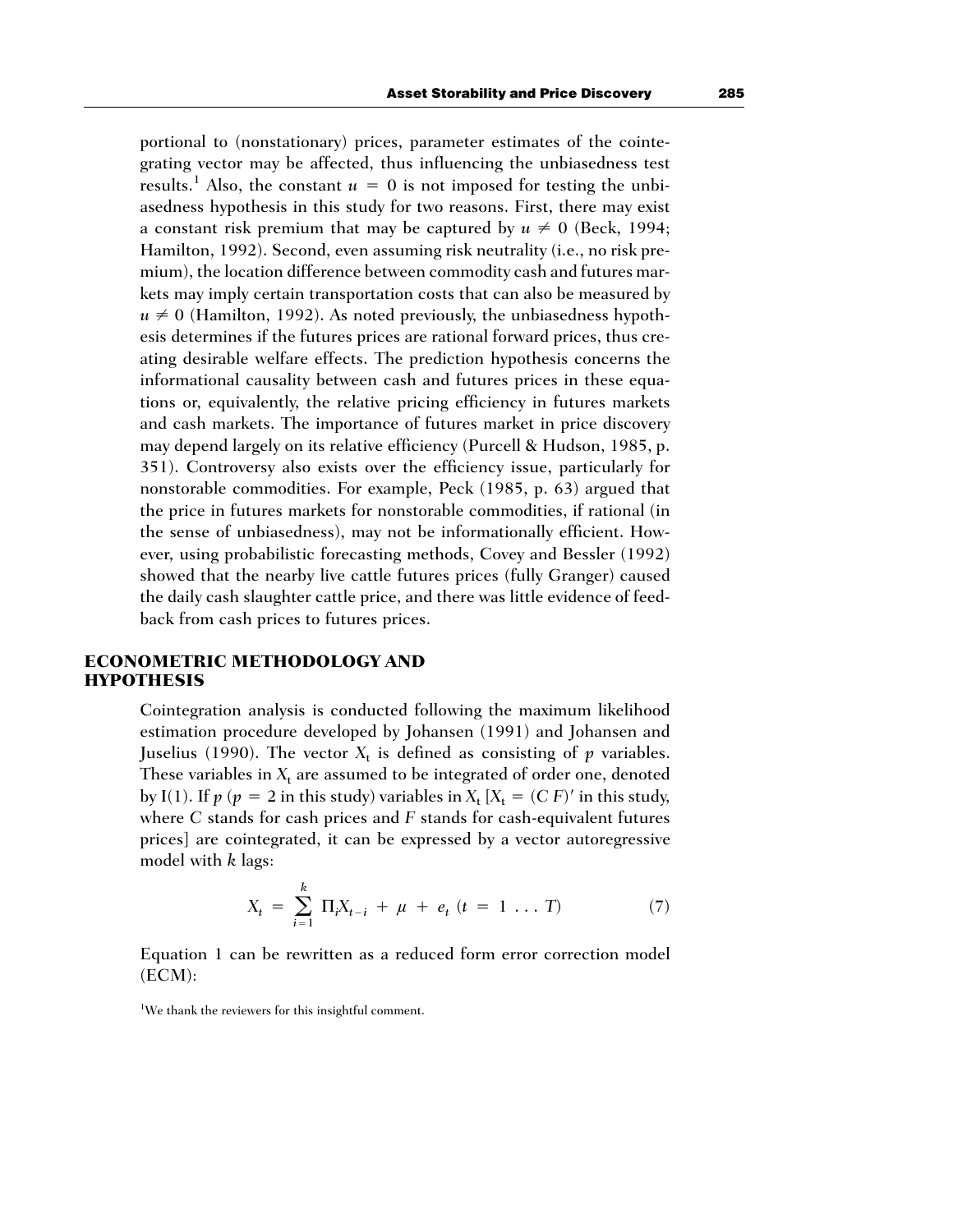$$
H_0: \Delta X_t = \Pi X_{t-1} + \sum_{i=1}^{k-1} \Gamma_i \Delta X_{t-i} + \mu + e_t \ (t = 2 \dots T) \quad (8)
$$

The first necessary condition for the unbiasedness hypothesis is cointegration between the cash and (cash-equivalent) futures prices, with proper allowance for interest rates for storable commodities (see Equation 3). Cointegration can be tested by the number of cointegration relations, *r*, as follows:

$$
H_1(r): \Pi = \alpha \beta' \tag{9}
$$

where  $\alpha \beta' = (\alpha_1 \alpha_2)' (\beta_1 \beta_2)$ . A trace test is conducted to test the null hypothesis that there are (at most)  $r$  ( $0 \le r \le p$ ) cointegrating vectors. The trace test statistic is as follows:

Trace = 
$$
-T \sum_{i=r+1}^{p} \ln(1 - \lambda_i)
$$
 (10)

where *T* is the number of observations and  $\lambda_i$  is the *p* - *r* smallest squared canonical correlation of  $X_{t-1}$  with respect to  $\Delta X_t$ , corrected for lagged differences (also called *eigenvalues*).

Testing the rank of  $\Pi$  requires one to clarify how  $\mu$  enters into the ECM (Equation 8), either as a constant in the cointegrating vector in the ECM or as a time trend in the original levels' representation (Equation 7). To deal with this problem, Johansen (1992) proposed a sequential hypothesis testing procedure with respect to the rank of  $\Pi$ . If there was a linear trend in the model, this hypothesis was labeled  $H_1(r)$ . This hypothesis was an unrestricted case. If there was no linear trend in the model, the hypothesis was labeled  $H_1(r)^*$ , which was restricted. The sequential hypothesis testing procedure suggests testing hypotheses in the following order:  $H_1(0)^*$ ,  $H_1(0)$ ,  $H_1(1)^*$ ,  $H_1(1)$  ...  $H_1(p)^*$ ,  $H_1(p)$ . We stop testing and accept the associated hypothesis regarding both the cointegration rank and linear trend after the first rejection fails.

The second necessary condition for the unbiasedness hypothesis can be formulated as statistical tests with respect to the cointegrating vector  $\beta' = (\beta_1 \beta_2) = (1 - 1)$ . Mathematically, the hypothesis testing can be expressed as

$$
H_2|H_1: R'\beta = 0 \tag{11}
$$

where  $R' = (1\ 1)$  for the unbiasedness hypothesis. The appropriate likelihood ratio (LR) test statistics are generally as follows: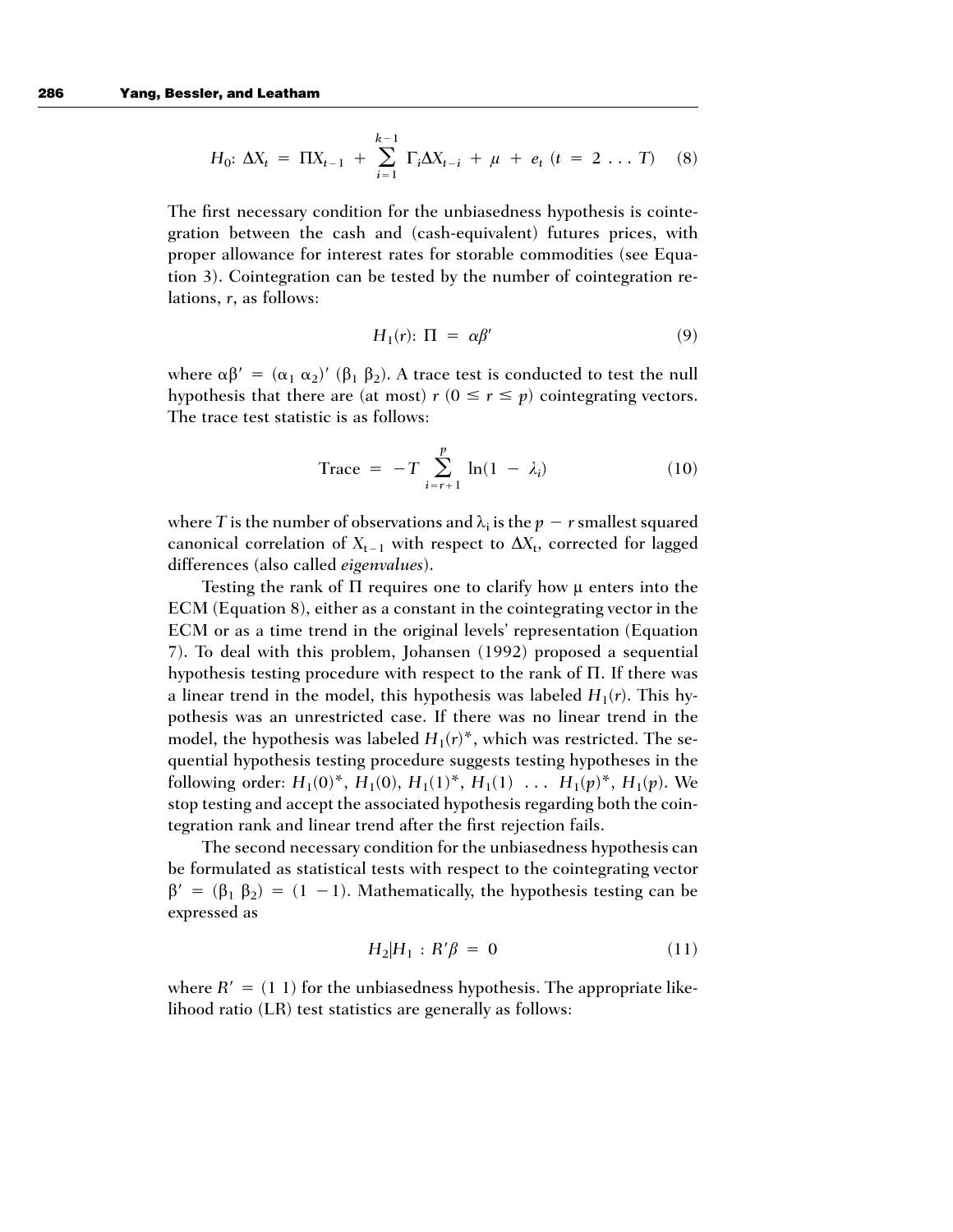$$
LR = T \sum_{i=1}^{r} \ln[(1 - \lambda_{H0,i})/(1 - \lambda_i)] \tag{12}
$$

The prediction hypothesis can be formulated as statistical tests with respect to the loading matrix  $\alpha = (\alpha_1 \alpha_2)'$ . The hypothesis is equivalent to testing for cointegrated cash and futures prices: (1)  $\alpha_2 = 0$  if the futures price leads the cash price, or  $\alpha_1 = 0$  if the cash price leads the futures price in the long run, and (2) there is a bidirectional long-run information flow between cash and futures prices, that is,  $\alpha_1 \neq 0$  and  $\alpha_2 \neq 0$ . The latter case is particularly interesting in further testing the possibility that futures markets are at least as important as cash markets in generating price information in the long run, that is,  $|\alpha_2| \leq |\alpha_1|$ . The statistical hypothesis is framed as follows:

$$
H_3|H_2: B'\alpha = 0 \tag{13}
$$

where  $B' = (1\ 0)$  (or  $(0\ 1)$ ) if  $X_{1t}$  (or  $X_{2t}$ ) is a weakly exogenous series for Case 1 or  $B' = (1\ 1)$  for Case 2. A weakly exogenous series is a primary source of information in the long run and unidirectionally causes movement in the other series. In agreement with Zapata and Rambaldi (1997), the prediction hypothesis should be tested jointly with the restrictions readily imposed by the unbiasedness hypothesis. The appropriate LR test statistics are similar to Equation 12.

## **DATA**

The data for this study are cash and nearby futures prices for storable commodities, including corn, oat, soybean, three major types of wheat (soft red wheat with the futures contracts traded on the Chicago Board of Trade, hard winter wheat with the futures contracts traded on the Kansas City Board of Trade, and spring wheat with the futures contracts traded on the Minneapolis Grain Exchange), cotton, and pork bellies, and nonstorable commodities, including hog, live cattle, and feeder cattle.2 The 3-month Treasury bill rate is also studied. Datastream International provided all data. The study period of 6.5 years is from January 1, 1992 to June 30, 1998, covering the most market-oriented prices avail-

<sup>&</sup>lt;sup>2</sup>The nearby futures prices for hog are based on live hog contracts through the December 1996 contract. With the February 1997 contract, a lean hog futures contract replaced the live hog contract as the primary hog futures contract traded on the Chicago Mercantile Exchange. Thus, since February 1997, the lean hog futures price data are used. Live hog data have been adjusted to correspond to lean hog futures. This change in the futures contract specification can only bias against finding cointegration, which makes the results of this study more robust.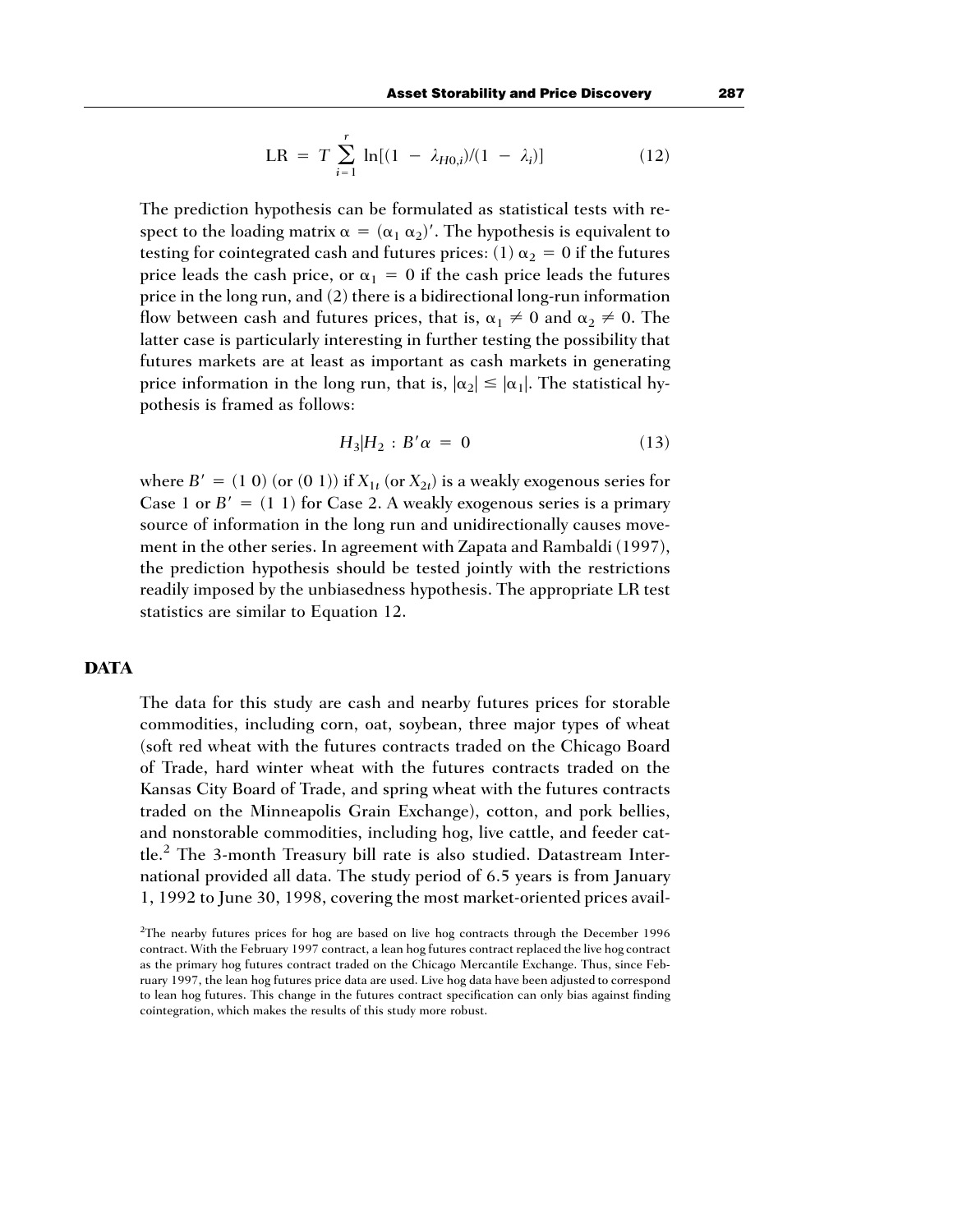able. Partial production flexibility was first introduced into the U.S. farm policy in the 1990 Food, Agricultural, Conservation and Trade (FACT) Act and was more fully expanded in the 1996 Federal Agricultural Improvement and Reform (FAIR) Act. To allow for the possible additional effect on the cointegration relationship of the 1996 FAIR Act, the study period can be divided into two periods, that is, before the FAIR Act (January 1, 1992 to March 31, 1996) and after the FAIR Act (April 1, 1996 to June 30, 1998).<sup>3</sup> The nearby futures price series are constructed as follows. First, the nearby futures contract, which is a contract with the nearest active trading delivery month to the day of trading, is specified. Prices for the nearby futures contract are used until the contract reaches the first day of the delivery month.<sup>4</sup> Then, prices for the next nearby contract are used. The nearby futures contract is used because it is highly liquid and the most active. On the basis of this theoretical framework, prices for storable commodities are transformed to a natural logarithm, but prices for nonstorable commodities are in their original form (the results for nonstorable commodities with the natural logarithm of prices are similar).

## **EMPIRICAL RESULTS**

Two standard unit-root test procedures are applied to examine whether cash prices, futures prices (in natural logarithm for storable commodities), interest rates, and interest costs are nonstationary. The null hypothesis for both procedures is that a unit root exists. If the test statistics

 $^3$ The fact that government farm programs can distort agricultural cash and futures price relationships (Crain & Lee, 1996; Shonkwiler & Maddala, 1985) has not yet received attention in the cointegrationbased literature. Although U.S. farm policies did not directly regulate the market price, it affected agricultural market prices via several price-support tools, including deficiency payments and market loan rates. These price-support tools were closely tied to production inflexibility in that farmers had to plant certain crops required by the government to be qualified for government price supports. As shown by Shumway, Smith, and Richardson (1995) and Shonkwiler and Maddala, the lack of production flexibility and the associated price support in the previous U.S. farm policies distorted the market price by distorting the supply side of agricultural products. Furthermore, it is also well known that changes in the supply side of agricultural prices usually dominate the market price in the long run, whereas changes in the demand side of the agricultural prices are usually temporary (e.g., Bessler & Brandt, 1991). Thus, the distorted supply curve would yield agricultural (cash and futures) prices that may be quite different from free-market prices. This may cause cash and futures price linkage, as determined by free-market forces, to break even in the long run, which may result in a lack of cointegration. Because there was little production flexibility for U.S. major crops before the 1990 FACT Act, the lack of cointegration may be induced by the less market-oriented agricultural prices used in the previous studies.

4 We also addressed the concern of a possible periodic price jump in the nearby futures price time series when a nearby contract rolls over to the next nearby contract. The existence of such a price jump could equally bias against finding cointegration in either subperiods. Hence, it does not seem to affect substantially our inference derived from cointegration analysis in two subperiods.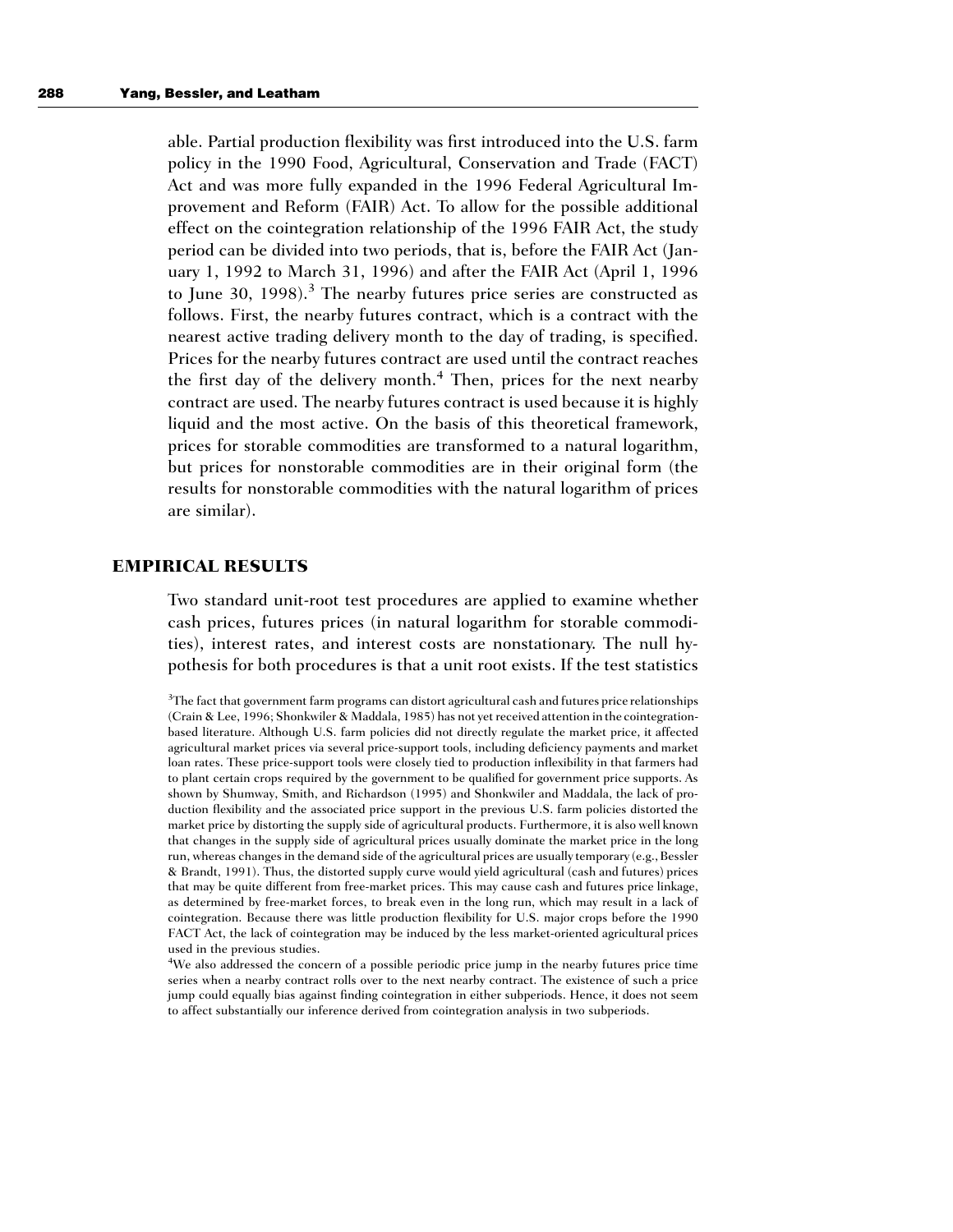are smaller than the corresponding critical values, the null hypothesis may be rejected. One test is the augmented Dickey–Fuller test (Dickey & Fuller, 1979, 1981). The second test procedure was proposed by Phillips and Perron (1988). Lag lengths on each test are determined by the  $AIC + 2$  rule; the lags are determined via selection of the minimum AIC (Akaike information criterion) plus 2 (Pantula, Gonzalez-Farias, & Fuller, 1994). Both tests consider cases with trend and without trend. The results (not reported here but available on request) show that each cash and futures price is I(1) in both periods at the 5% significance level. The interest rate series is stationary in the second period but nonstationary in the first period. In contrast, interest costs for all storable commodities are stationary in both periods. Note that the  $I(1)$  property of futures prices and the  $I(0)$  property of interest cost guarantee the  $I(1)$  property of cashequivalent futures prices for storable commodities. Cash-equivalent futures prices for storable commodities will be used in place of futures prices for the following cointegration analysis.

The test results of cointegration on the unbiasedness hypothesis are listed in Tables I and II. The optimal lags in trace tests as well as in ECM estimations are selected by the minimization of the AIC. Minimization of the Schwarz Bayesian information criterion is also employed to select alternative lags and double-check the robustness of the empirical findings. At the 5% significance level, cointegration  $(r = 1)$  is found between cash and futures prices for all three nonstorable commodities (hog, live cattle, and feeder cattle) in both periods. This suggests that both cash and futures prices for nonstorable commodities share certain long-run information. This contrasts with no cointegration found for nonstorable commodities by Bessler and Covey (1991; live cattle), Schroeder and Goodwin (1991; hog), and Covey and Bessler (1995; live cattle).

Cointegration is also found in the first period for five (corn, oat, soybeans, cotton, and pork bellies) out of eight storable commodities at the 5% significance level and one more (hard wheat) at the 10% significance level. In the second period, a temporary disruption of cointegration between cash and futures prices for two commodities (cotton and live cattle) is observed immediately after April 1, 1996, lasting from 0.5 to 1 year. Thus, the first 1-year period after April 1, 1996 is excluded for these commodities in the cointegration analysis. Cointegration was found for six (corn, oat, soft red wheat, winter wheat, cotton, and pork bellies) out of eight storable commodities at the 5% significance level and one more (hard wheat) at the 10% significance level. The finding of no cointegration for soybeans and hard wheat at the 5% level even in the second subperiod may reflect the fact that these commodities are traded largely in inter-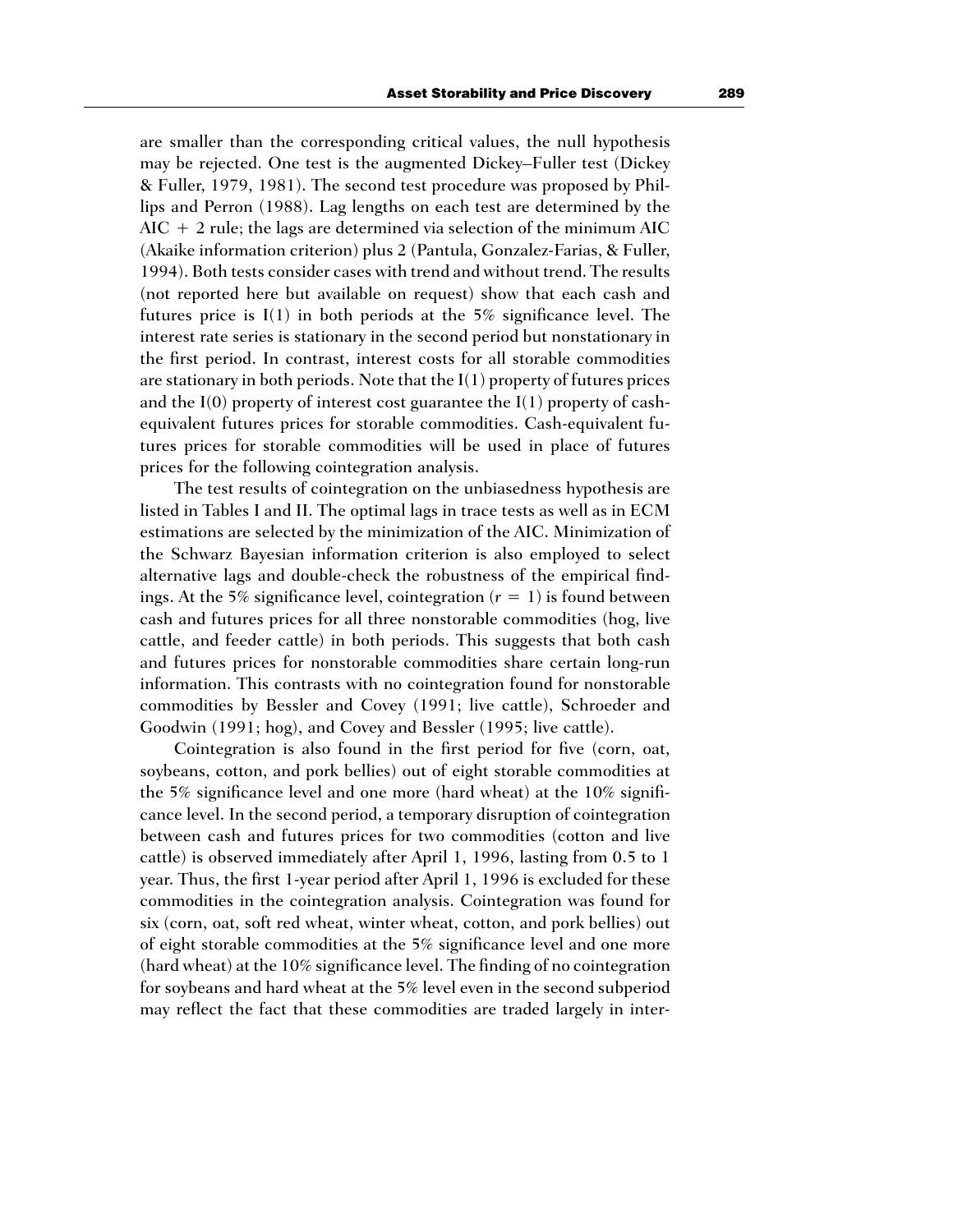### **TABLE I**

| Without Linear Trend |               |                        |                                                 | With Linear Trend |               |              |
|----------------------|---------------|------------------------|-------------------------------------------------|-------------------|---------------|--------------|
| T                    | C(5%)         | Decision               | $H_0 = r$                                       | T                 | C(5%)         | Decision     |
| $30.68**$<br>1.20    | 20.17<br>9.09 | R<br>F                 | Corn (Lags $= 2$ )<br>0<br>1                    | 28.52**<br>0.01   | 15.20<br>3.96 | $\mathsf R$  |
| 29.31**<br>1.21      | 20.17<br>9.09 | $\sf R$<br>F           | Oat (Lags = $3$ )<br>0<br>1                     | 28.11**<br>0.05   | 15.20<br>3.96 | $\sf R$      |
| 29.42**<br>3.14      | 20.17<br>9.09 | R<br>F                 | Soybeans (Lags = $3$ )<br>0<br>1                | 28.50**<br>2.24   | 15.20<br>3.96 | R            |
| 16.04<br>1.56        | 20.17<br>9.09 | $\mathsf F$            | Wheat1 (Lags = $4$ )<br>0<br>1                  | 15.76<br>1.41     | 15.20<br>3.96 |              |
| 19.64*<br>0.72       | 20.17<br>9.09 | F/R                    | Wheat2 (Lags = $3$ )<br>0<br>1                  | 19.06<br>0.25     | 15.20<br>3.96 |              |
| 10.92<br>1.42        | 20.17<br>9.09 | $\mathsf F$            | Wheat3 (Lags = $2$ )<br>0<br>1                  | 10.61<br>1.09     | 15.20<br>3.96 |              |
| 30.03**<br>2.12      | 20.17<br>9.09 | R<br>F                 | Cotton (Lags = $4$ )<br>0<br>1                  | 29.23**<br>1.61   | 15.20<br>3.96 | R            |
| 39.13**<br>3.02      | 20.17<br>9.09 | $\sf R$<br>F           | Pork Bellies (Lags = 2)<br>0<br>1               | 38.39**<br>2.29   | 15.20<br>3.96 | $\sf R$      |
| 27.82**<br>5.78      | 20.17<br>9.09 | R<br>F                 | $Hogs$ (Lags = 2)<br>0<br>1                     | 27.43**<br>5.40   | 15.20<br>3.96 | R            |
| 25.72**<br>3.11      | 20.17<br>9.09 | $\sf R$<br>$\mathsf F$ | Live Cattle (Lags = $7$ )<br>$\mathbf 0$<br>1   | 25.42**<br>2.82   | 15.20<br>3.96 | $\mathsf{R}$ |
| 32.43**<br>2.91      | 20.17<br>9.09 | R<br>$\mathsf F$       | Feeder Cattle (Lags = $2$ )<br>$\mathbf 0$<br>1 | 29.97**<br>0.88   | 15.20<br>3.96 | $\mathsf{R}$ |

Trace Tests on Cointegration Between Cash and Futures Prices (January 1, 1992 to March 31, 1996)

Note: The critical values are from Tables A1 and A3 in Johansen and Juselius (1990). *r* is the number of cointegrating vectors. *T* is the trace test statistic. *C* is the trace test critical value. R and \*\* indicate that we reject the null hypothesis that the number of cointegrating vectors was less than or equal to *r* at the 5% level. F indicates that the null hypothesis fails to be rejected at either the 5% or 10% level. F/R and \* indicate that the null hypothesis fails to be rejected at the 5% level but can be rejected at the 10% level.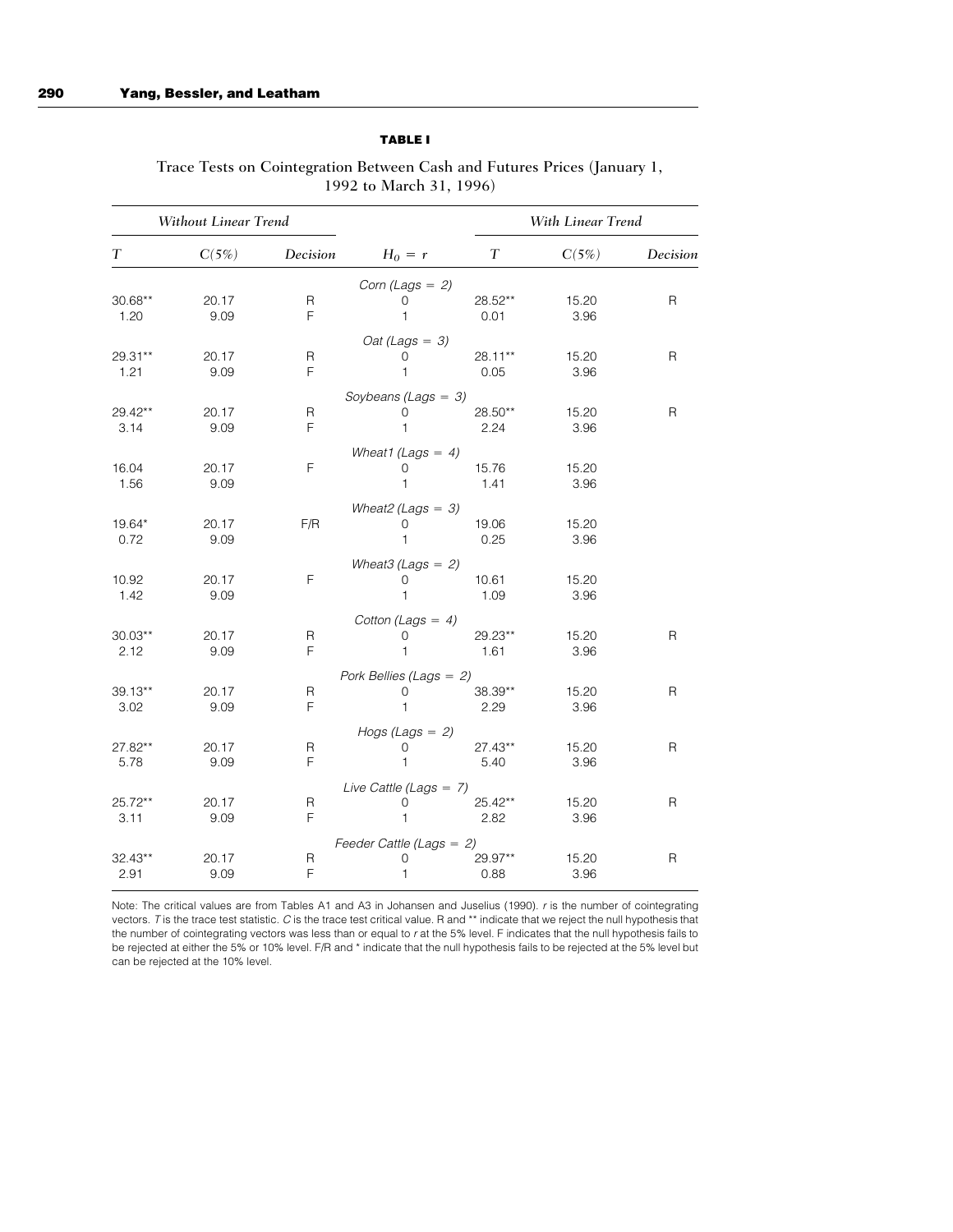|  | TABLE II |  |
|--|----------|--|

Trace Tests on Cointegration Between Cash and Futures Prices (April 1, 1996 to June 30, 1998)

| Without Linear Trend |       |              |                                               | With Linear Trend |       |              |
|----------------------|-------|--------------|-----------------------------------------------|-------------------|-------|--------------|
| T                    | C(5%) | Decision     | $H_0 = r$                                     | T                 | C(5%) | Decision     |
|                      |       |              | Corn (Lags = $5$ )                            |                   |       |              |
| $21.06**$            | 20.17 | $\mathsf R$  | 0                                             | $19.19**$         | 15.20 | $\mathsf{R}$ |
| 4.73                 | 9.09  | F            | 1                                             | 3.15              | 3.96  |              |
|                      |       |              | $Out (Lags = 3)$                              |                   |       |              |
| $31.11**$            | 20.17 | R            | 0                                             | 28.27**           | 15.20 | R            |
| 5.37                 | 9.09  | F            | 1                                             | 2.84              | 3.96  |              |
|                      |       |              | Soybeans (Lags = $1$ )                        |                   |       |              |
| 16.92                | 20.17 | F            | 0                                             | 16.71             | 15.20 |              |
| 2.47                 | 9.09  |              | 1                                             | 2.26              | 3.96  |              |
|                      |       |              | Wheat (Chicago Board of Trade) (Lags = $3$ )  |                   |       |              |
| 21.88**              | 20.17 | R            | 0                                             | 19.17**           | 15.20 | R            |
| 3.47                 | 9.09  | $\mathsf{F}$ | $\mathbf{1}$                                  | 0.78              | 3.96  |              |
|                      |       |              | Wheat (Kansas City Board of Trade) (Lags = 2) |                   |       |              |
| $18.22*$             | 20.17 | F/R          | 0                                             | 15.23             | 15.20 |              |
| 3.09                 | 9.09  |              | 1                                             | 1.41              | 3.96  |              |
|                      |       |              | Wheat (Minneapolis Grain Exchange) (Lags = 2) |                   |       |              |
| 25.60**              | 20.17 | R            | 0                                             | 24.81**           | 15.20 | $\mathsf{R}$ |
| 3.25                 | 9.09  | F            | 1                                             | 2.48              | 3.96  |              |
|                      |       |              | Cotton (Lags = $2$ )                          |                   |       |              |
| 23.73**              | 20.17 | $\mathsf R$  | 0                                             | 23.58**           | 15.20 | $\mathsf R$  |
| 4.98                 | 9.09  | F            | 1                                             | 4.94              | 3.96  |              |
|                      |       |              | Pork Bellies (Lags = $2$ )                    |                   |       |              |
| $21.27**$            | 20.17 | $\mathsf R$  | 0                                             | $21.14**$         | 15.20 | R            |
| 1.97                 | 9.09  | F            | 1                                             | 1.87              | 3.96  |              |
|                      |       |              | $Hogs$ (Lags = 3)                             |                   |       |              |
| 25.60**              | 20.17 | R            | 0                                             | 24.89**           | 15.20 | R            |
| 1.71                 | 9.09  | F            | 1                                             | 1.12              | 3.96  |              |
|                      |       |              | Live Cattle (Lags = $6$ )                     |                   |       |              |
| 20.63**              | 20.17 | $\sf R$      | 0                                             | 19.16**           | 15.20 | $\mathsf R$  |
| 1.85                 | 9.09  | F            | 1                                             | 0.94              | 3.96  |              |
|                      |       |              | Feeder Cattle (Lags = $5$ )                   |                   |       |              |
| $20.59**$            | 20.17 | R            | 0                                             | 19.13**           | 15.20 | $\mathsf R$  |
| 4.21                 | 9.09  | F            | 1                                             | 2.85              | 3.96  |              |
|                      |       |              |                                               |                   |       |              |

Note: The critical values are from Tables A1 and A3 in Johansen and Juselius (1990). *r* is the number of cointegrating vectors. *T* is the trace test statistic. *C* is the trace test critical value. R and \*\* indicate that we reject the null hypothesis that the number of cointegrating vectors was less than or equal to *r* at the 5% level. F indicates that the null hypothesis fails to be rejected at either the 5% or 10% level. F/R and \* indicate that the null hypothesis fails to be rejected at the 5% level but can be rejected at the 10% level.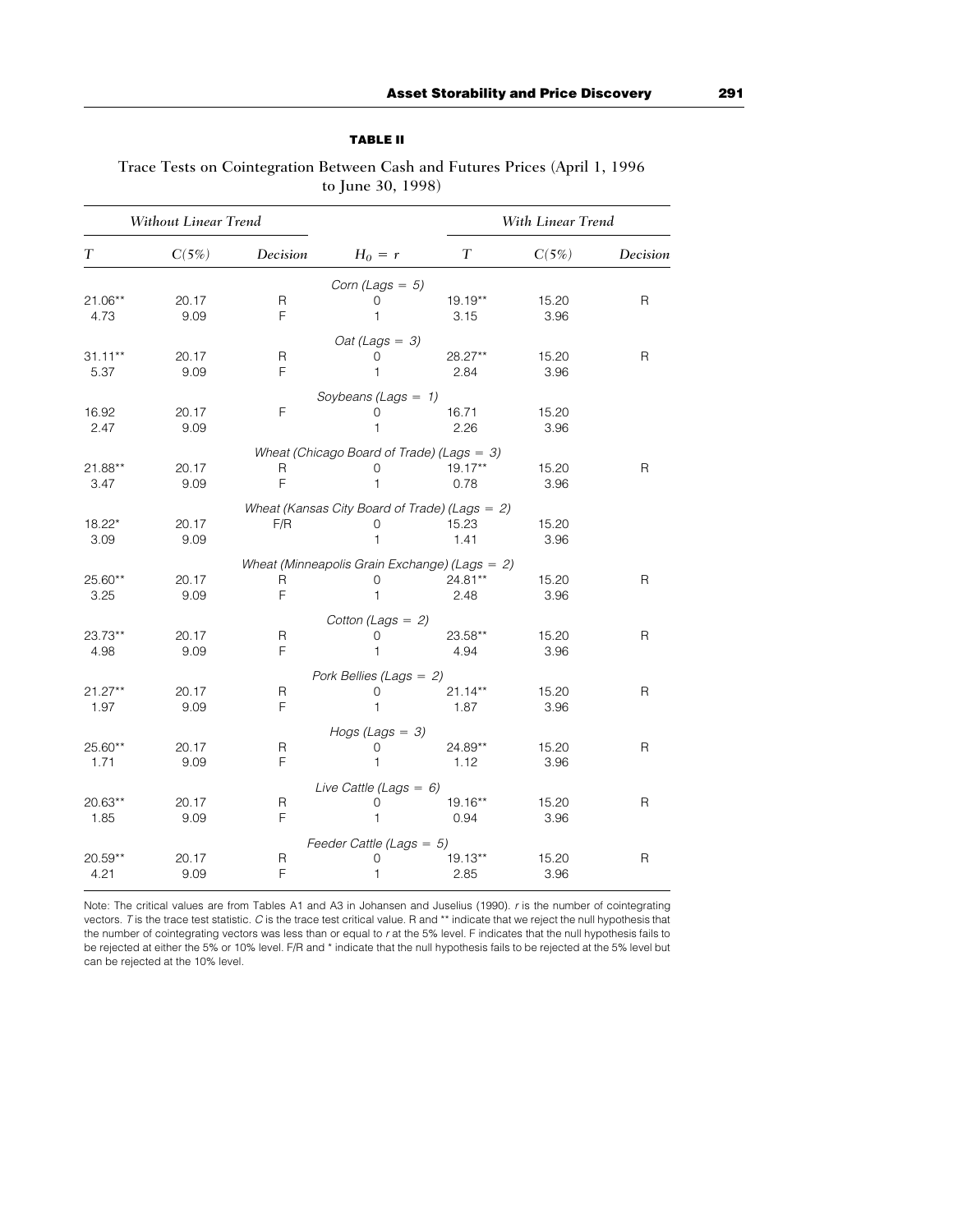national markets. It has been noted that an important difference exists between commodity cash and futures markets in the ability of incorporating relevant price information (Crain & Lee, 1996; Yang & Leatham, 1999). Crain and Lee observed that the commodity cash market is for immediate delivery, and suppliers and buyers on the cash market may not have time to respond to price information. Yang and Leatham provided the supportive evidence for the argument, documenting that one equilibrium price was searched out across the three U.S. wheat futures markets, whereas no cointegration was found in the three comparable cash markets. Arguably, this difference between commodity cash and futures prices may be more significant for the commodities traded largely in the international markets. The futures prices for these commodities may aggregate international price information, whereas the cash prices for these commodities, which are from a U.S. regional cash market in this study, may consistently fail to absorb most of the price information from international markets. In addition, if the natural logarithm of futures prices and the natural logarithm of cash prices are used, cointegration for all eight storable commodities is found at the 5% significance level in the second period.

Overall, in comparison with previous studies, more market-oriented government farm policies during the period 1992 to 1998, together with a more liberalized international trade environment during this period, may help explain cointegration between cash and futures prices. It is also important to note that cointegration between cash and futures prices for nonstorable commodities occurred as frequently as for storable commodities. Thus, contrary to Fortenbery and Zapata (1993) and Covey and Bessler (1995), asset storability does not affect the existence of cointegration. The results (not reported here) from alternative specifications of prices (i.e., level prices for storable commodities and log prices for nonstorable commodities) are mixed but largely similar.

On the basis of cointegration being found at the 5% significance level, LR tests were conducted for  $\beta' = (C F) = (1 - 1)$  (an unrestricted constant in the cointegration space is ignored). This is the unbiasedness hypothesis. Results are given in Table III. The LR test statistics show that the hypothesis cannot be rejected for hogs in both periods at the 5% significance level. However,  $\beta' = (1 - 1)$  is rejected for live cattle and feeder cattle in both periods at any conventional significance level. The hypothesis cannot be rejected for three storable commodities (oats, soybeans, and pork bellies) in the first period and for all six commodities (corn, oats, soft red wheat, spring wheat, cotton, and pork bellies) in the second period (except corn at  $p = 0.03$ ). Thus, emphasizing the more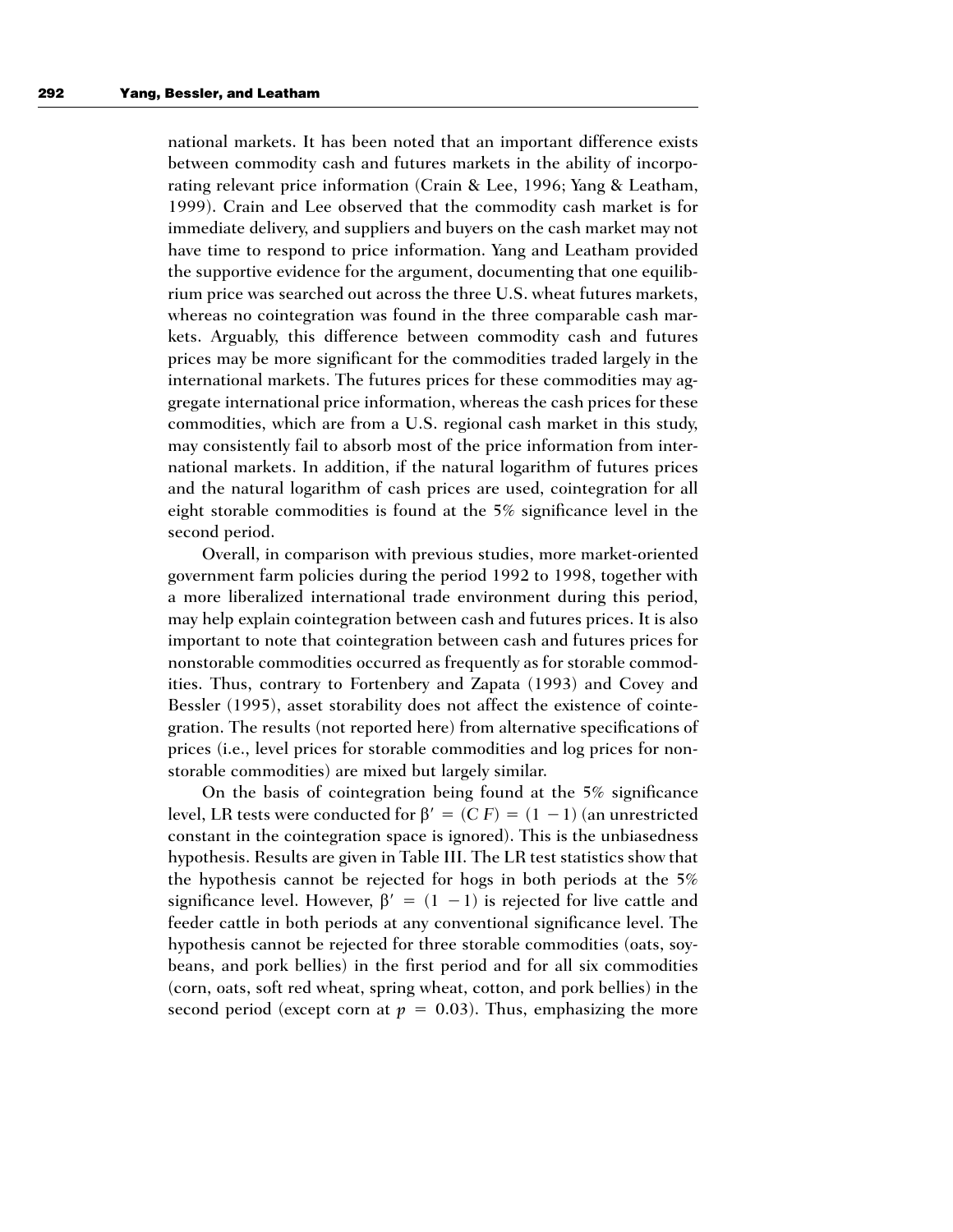#### **TABLE III**

| Commodity                          | $\chi^2$                          | p Value | Final Beta Estimates (5%) |
|------------------------------------|-----------------------------------|---------|---------------------------|
|                                    | January 1, 1992 to March 31, 1996 |         |                           |
| Corn                               | 13.27(1)                          | 0.00    | $(1 - 1.11)$              |
| Oat                                | 3.20(1)                           | 0.07    | $(1 - 1)$                 |
| Soybeans                           | 3.08(1)                           | 0.08    | $(1 - 1)$                 |
| Cotton                             | 7.15(1)                           | 0.01    | $(1 - 1.13)$              |
| Pork Bellies                       | 0.82(1)                           | 0.36    | $(1 - 1)$                 |
| Hog                                | 1.69(1)                           | 0.19    | $(1 - 1)$                 |
| Live Cattle                        | 4.24(1)                           | 0.04    | $(1 - 1.25)$              |
| Feeder Cattle                      | 14.38(1)                          | 0.00    | $(1 - 1.33)$              |
|                                    | April 1, 1996 to June 30, 1998    |         |                           |
| Corn                               | 4.69(1)                           | 0.03    | $(1 - 1.21)$              |
| Oat                                | 0.53(1)                           | 0.47    | $(1 - 1)$                 |
| Wheat (Chicago Board of Trade)     | 0.52(1)                           | 0.47    | $(1 - 1)$                 |
| Wheat (Minneapolis Grain Exchange) | 0.50(1)                           | 0.48    | $(1 - 1)$                 |
| Cotton                             | 3.84(1)                           | 0.05    | $(1 - 1)$                 |
| Pork Bellies                       | 0.12(1)                           | 0.73    | $(1 - 1)$                 |
| Hog                                | 1.91(1)                           | 0.17    | $(1 - 1)$                 |
| Live Cattle                        | 5.74(1)                           | 0.02    | $(1 - 1.66)$              |
| <b>Feeder Cattle</b>               | 9.22(1)                           | 0.00    | $(1 - 1.48)$              |

Likelihood Ratio Test Results of Unbiasedness Hypothesis  $H_2: \beta' = (1 - 1)$ 

representative results in the second subperiod, one can summarize that futures prices are more likely to be an unbiased estimate of cash prices in the long run for most storable commodities than for most nonstorable commodities.

The prediction hypothesis is further tested on the basis of cointegration found at the 5% significance level (i.e., all commodities are considered for which cointegration was found). The results are reported in Table IV. As suggested by Zapata and Rambaldi (1997), the prediction hypothesis and unbiasedness hypothesis are jointly tested for commodities for which the unbiasedness hypothesis has not been rejected. Failure to reject the joint hypothesis indicates the futures price is an unbiased predictor of the future cash price. The hypothesis that futures prices are the primary informational sources of cash prices in both periods fails to be rejected for three nonstorable commodities. The exceptions are for hogs in the first period and feeder cattle in the second period, where the futures market is just as important as an informational source as the cash market. As noted previously, the equal importance of futures and cash markets as an informational source in the long run is defined as  $|\alpha_2|$  =  $|\alpha_1|$ . In contrast, futures prices for the storable commodities are found to be the primary information source for all five in the first period, except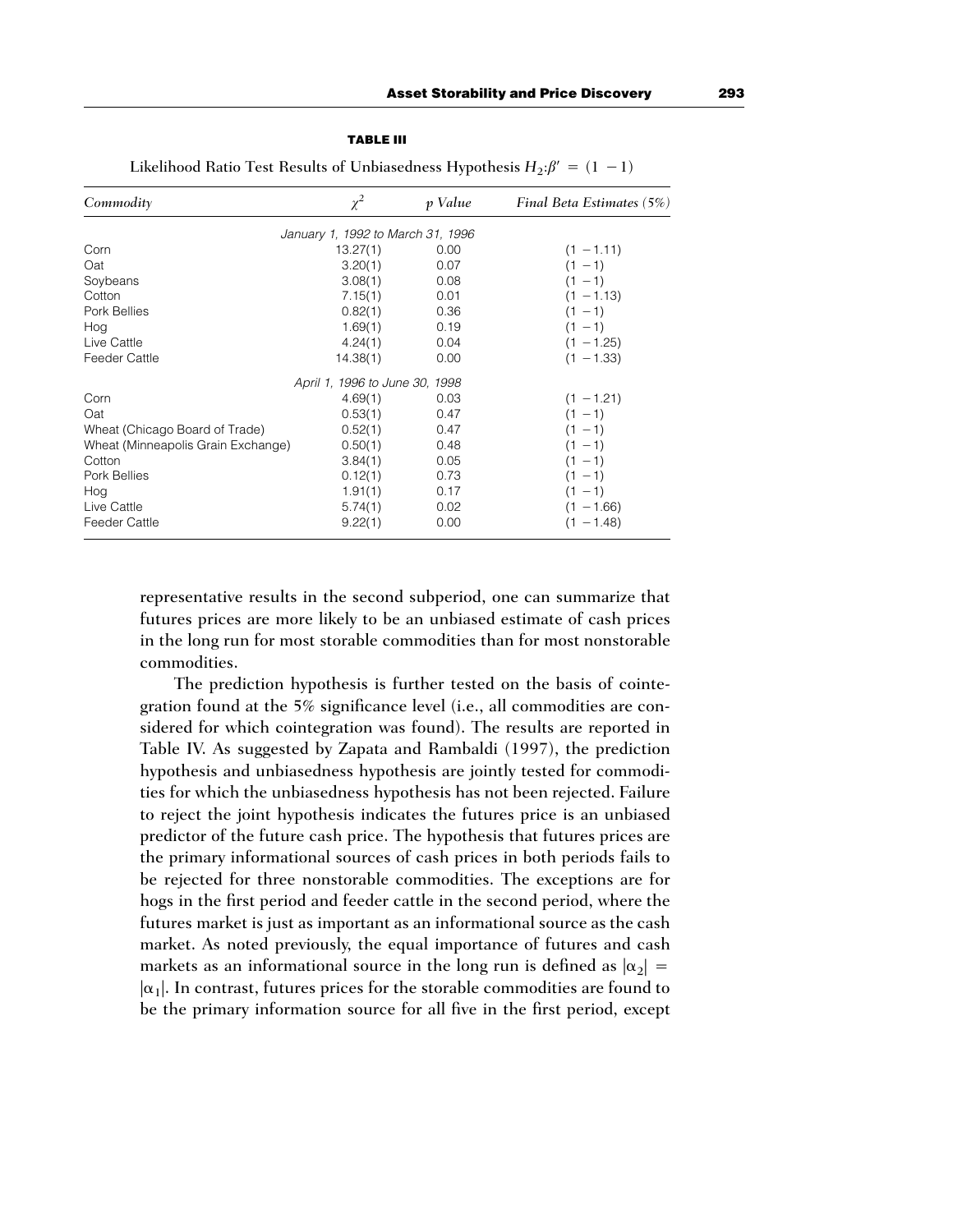#### **TABLE IV**

| Commodity                          | <b>Hypothesis</b>                 | $\chi^2$ | p Value |
|------------------------------------|-----------------------------------|----------|---------|
|                                    | January 1, 1992 to March 31, 1996 |          |         |
| Corn                               | $F \rightarrow C$                 | 3.35(1)  | 0.06    |
| Oat                                | $F \rightarrow C$                 | 5.62(2)  | 0.06    |
| Soybeans                           | $F \rightarrow C$                 | 3.64(2)  | 0.16    |
| Cotton                             | $F \rightarrow C$                 | 3.29(1)  | 0.07    |
| Pork Bellies                       | $F \Leftrightarrow C$             | 3.07(2)  | 0.22    |
| Hog                                | $F \Leftrightarrow C$             | 1.86(2)  | 0.39    |
| Live Cattle                        | $F \rightarrow C$                 | 0.07(1)  | 0.80    |
| Feeder Cattle                      | $F \rightarrow C$                 | 1.02(1)  | 0.31    |
|                                    | April 1, 1996 to June 30, 1998    |          |         |
| Corn                               | $F \rightarrow C$                 | 0.19(1)  | 0.66    |
| Oat                                | $F \rightarrow C$                 | 4.96(2)  | 0.08    |
| Wheat (Chicago Board of Trade)     | $F \rightarrow C$                 | 4.95(2)  | 0.08    |
| Wheat (Minneapolis Grain Exchange) | $F \Leftrightarrow C$             | 0.52(2)  | 0.77    |
| Cotton                             | $F \Leftrightarrow C$             | 0.70(1)  | 0.40    |
| Pork Bellies                       | $F \rightarrow C$                 | 0.51(1)  | 0.78    |
| Hog                                | $F \rightarrow C$                 | 1.69(1)  | 0.19    |
| Live Cattle                        | $F \rightarrow C$                 | 4.70(2)  | 0.10    |
| Feeder Cattle                      | $F \Leftrightarrow C$             | 0.28(1)  | 0.60    |

#### Likelihood Ratio Test Results of Prediction Hypothesis  $H_3$ :*B'*  $\alpha = 0$

Note: → denotes unidirectional information flow, and ⇔ denotes bidirectional information flow with equal importance.

for pork bellies, where the futures market and cash market are equally important informational sources. They are also the primary information source for all six in the second period, except for spring wheat and cotton, where the futures market and cash market are equally important informational sources. Overall, there is strong evidence to support the theory that futures prices lead cash prices (in the sense of price changes) in the long run (or are at least equally important as informational sources as the cash prices) in commodity markets.

Finally, a diagnosis check is conducted on the residuals from the aforementioned estimations. Particularly, the LaGrange multiplier test and Ljung–Box Q test statistics ensure that the residuals of Maximum Likelihood (ML) estimation are not autocorrelated. Furthermore, little skewness was found in the residuals for all commodities, but excess kurtosis and mild Autoregressive Conditional Heteroscedasticity (ARCH) effects remained for some commodities, which may not seriously affect the validity of the cointegration analysis (Gonzalo, 1994; Lee & Tse, 1996). With all the aforementioned findings combined, there is evidence that the price discovery function may work to a certain extent on nonstorable commodity futures markets in the long run, although not as well as on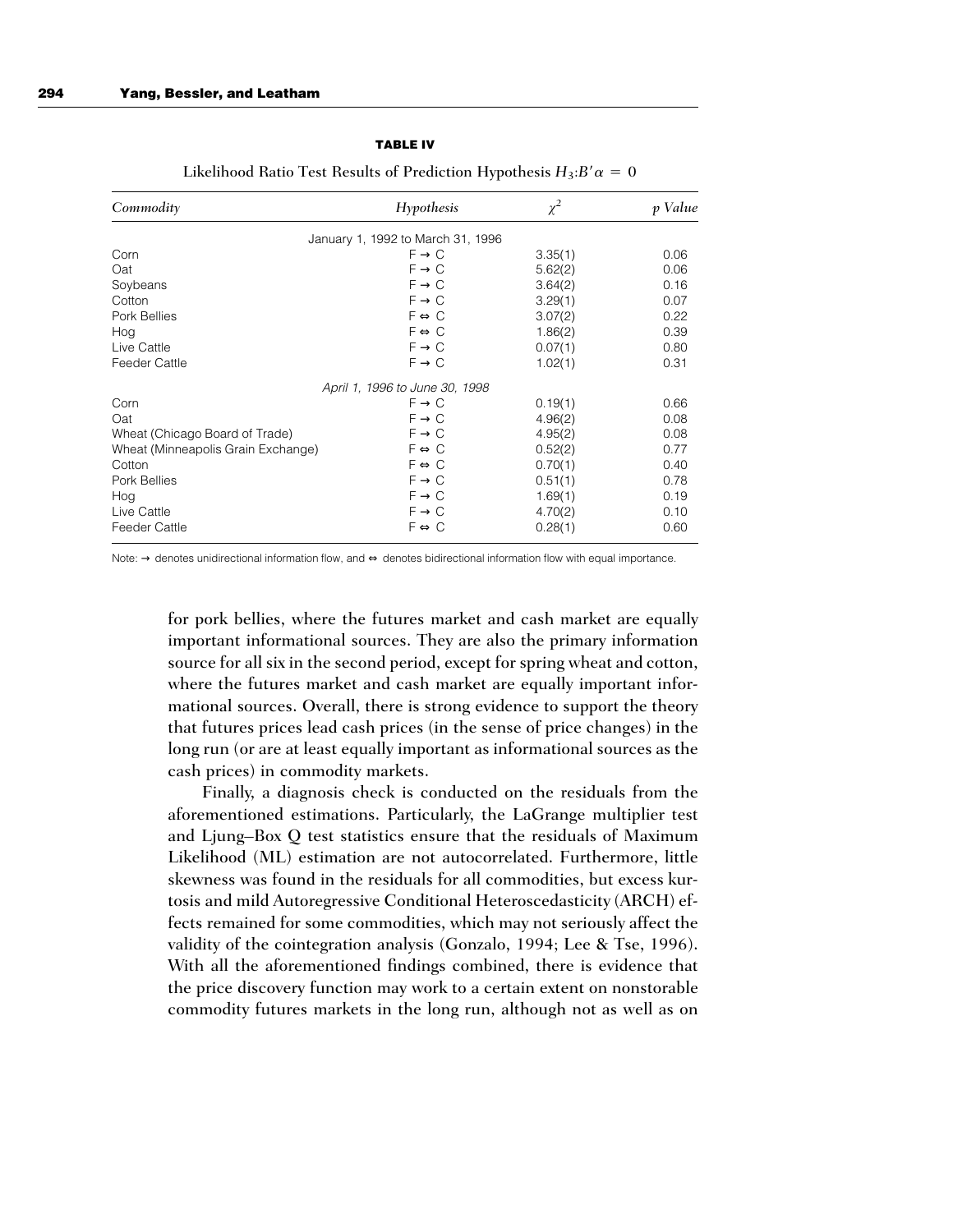storable commodity futures markets. Moreover, the findings suggest that the forward pricing role may be moderately effective but may not serve the price discovery function of futures markets as well as the storage facilitation role.

# **IMPLICATIONS AND DISCUSSIONS**

The findings in this study have many implications for market participants and the direction of future research. Some of the most important ones are enumerated as follows.

First, the findings from this study caution producers against using futures prices in making production decisions, particularly for livestock. In a pioneering article, Gardner (1976) suggested using futures prices for expectations in agricultural markets because futures prices reflect the market's estimate of the next period's cash price. Holthausen (1979) provided further support for Gardner's argument. Results from this study offer mixed evidence with respect to this recommendation. Futures prices for most storable commodities in this study (after the FAIR Act) are an unbiased predictor of future cash prices in the long run. However, consistent with Nerlove and Bessler's (2001) discussion, livestock futures markets do not capture all of the important long-run information for subsequent cash prices. This study shows that prices on most livestock futures markets are not unbiased estimates of future cash prices in the long run. Thus, livestock (particularly cattle) producers may be misled into a costly decision if they make production decisions only on the basis of futures prices without any adjustment.

Second, this study's findings regarding prevalent cointegration between cash and futures prices on commodity markets suggest that cointegration should be incorporated into commodity hedging decisions. Many recent empirical studies on financial markets (Ghosh, 1995; Ghosh & Clayton, 1996; Kroner & Sultan, 1993) have shown that hedge ratios and hedging performance may change considerably (and, more specifically, that hedge ratios are underestimated) if cointegration between cash and futures prices is mistakenly omitted from the statistical model. Allowance for the existence of cointegration is argued to be an indispensable component when comparing ex post performance of various hedging strategies, even if the Generalized Autoregressive Conditional Heteroscedasticity (GARCH) effect is considered (Lien, 1996; Lien & Lou, 1994). This is also consistent with the theoretical argument that the relationship between the forward (futures) price and the expected price may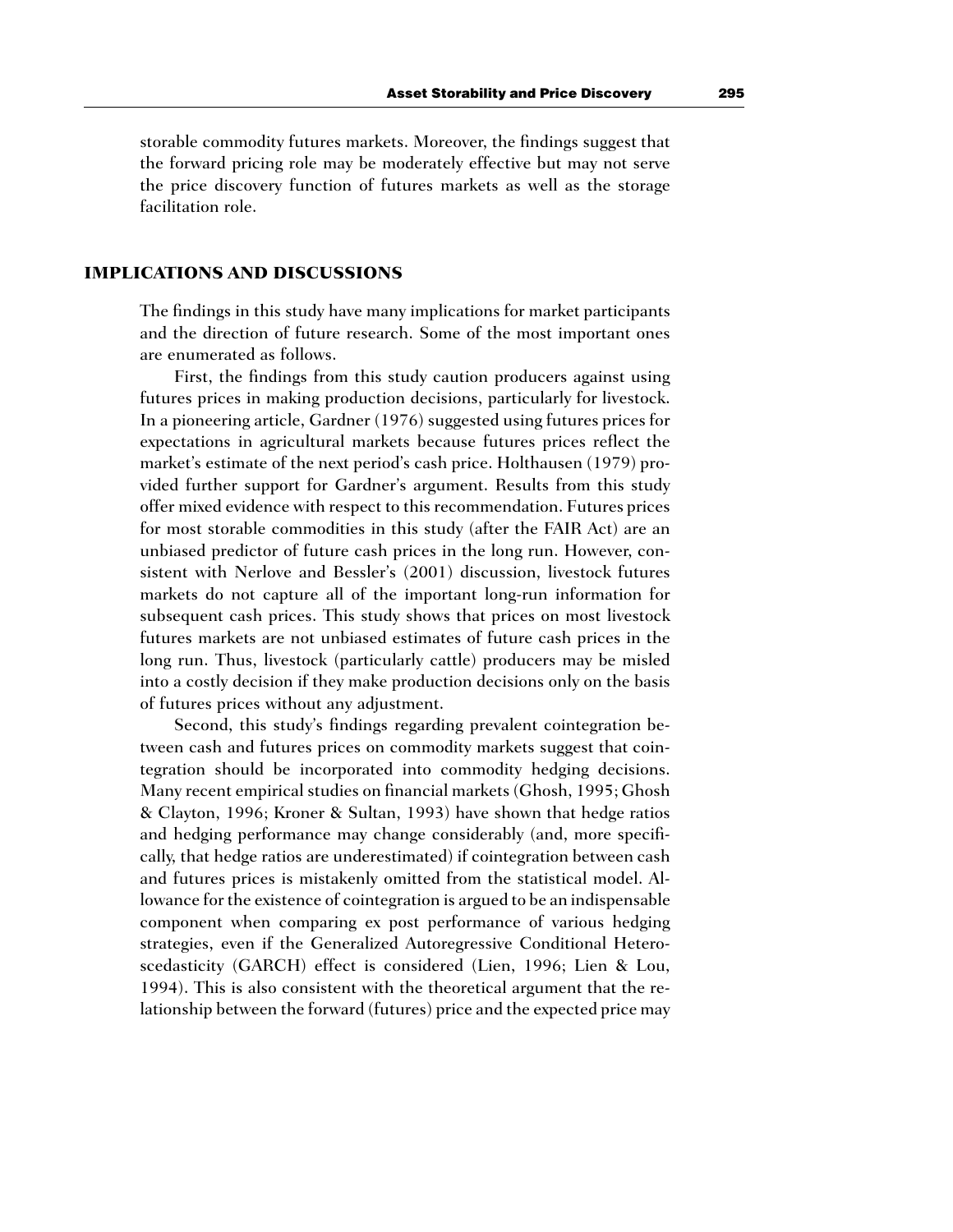affect the firm's optimal hedging decision, as shown in Holthausen (1979).

Third, evidence of prevalent cointegration on commodity markets suggests opportunities to improve the commodity price forecasts, particularly long-run forecasts. The literature (Engle & Yoo, 1987; LeSage, 1990; Lin & Tsay, 1996) has shown that ECMs resulting from cointegration should produce superior forecasting ability for longer horizons over the Vector Autoregression (VAR) without the error correction term. Particularly, the error correction term has been found to be statistically significant in explaining the cash prices for a majority of the commodities under study. Thus, adding the term should improve forecasts of the future cash commodity prices conditional on the current futures prices.

## **CONCLUDING REMARKS**

We investigated price discovery performance of U.S. agricultural commodity futures markets in the long run. Special attention was paid to the role of asset storability, with an allowance made for compounding factors (short-run deviation and stochastic interest rate) ignored in most previous studies. The allowance of these compounding factors is important for conducting a more thorough analysis and making a more robust inference.

The results substantially improve our understanding of price discovery in commodity futures markets. Our findings indicate that asset storability does not affect the existence of a long-run relationship (i.e., cointegration) between cash and futures prices, which challenges previous empirical results (Covey & Bessler, 1995; Fortenbery & Zapata, 1993; Kamara, 1982). Recent evidence supports the fact that the forward pricing role may serve price discovery on commodity markets (Black, 1976; Peck, 1985). Consistent with this finding, in this study futures markets share and provide certain long-run price information to cash markets for all nonstorable commodities during both sample periods. However, futures prices were not unbiased estimates for cash prices for two out of three nonstorable commodities. Nevertheless, as explained previously, the findings regarding unbiasedness depend on the assumption that the item *u* in Equations 4 and 6 is stationary and can adequately capture other components of cash and futures price differentials. The findings disagree somewhat with the prevalent suspicion that a price discovery function would not work at all for nonstorable commodities because of the lack of storage. However, it also cautions against the naive use of futures prices as expected cash prices for most livestock commodities.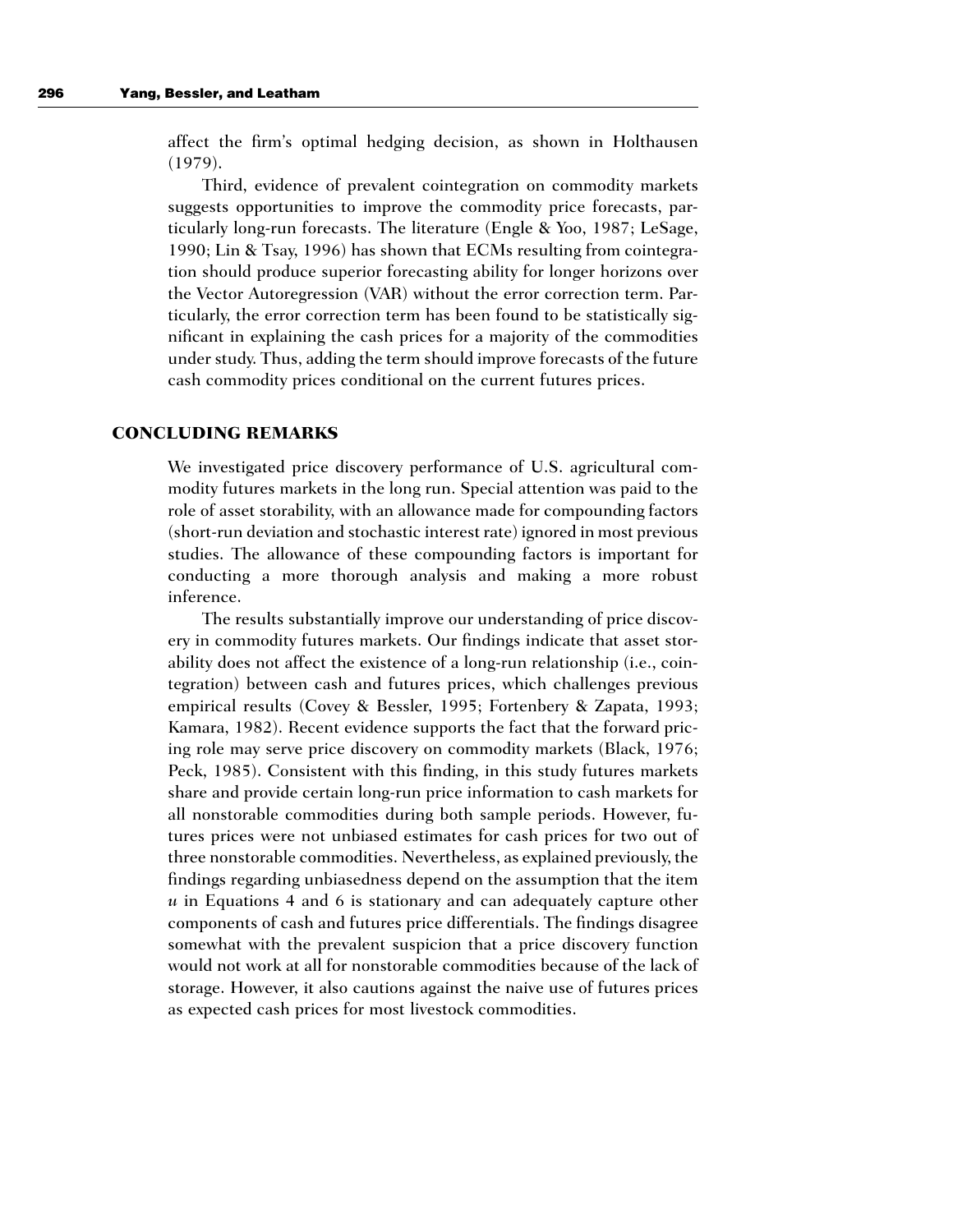An interesting exception here is that the hog futures market apparently behaves more efficiently than both live and feeder cattle markets. Bessler and Brandt (1991), who compared livestock futures prices and an expert opinion as cash price forecasts, also supported this finding. Skadberg and Futrell (1966) provided a possible explanation, in that the hog market involves certain regular storage patterns for some pork products, whereas there is little storage of beef in cattle markets. In contrast, for most (five or six out of eight) storable commodities, particularly in the most recent market-oriented market environment after the FAIR Act, futures markets provide both an unbiased and predictive signal of cash prices. This manifests the economic significance of using futures markets to guide the production of storable commodities because it results in optimal resource allocation in the welfare sense (Stein, 1981). In addition, the results appear to be consistent across the two subperiods of our analysis, before and after the 1996 FAIR Act.

In summary, asset storability may not affect the cointegration and usefulness of future markets in predicting cash prices, but it may affect the magnitude of bias of the futures markets' estimates (or predictions) of cash prices. In this study, the price discovery performance for storable commodities is somewhat better than that for nonstorable commodities. Further research may be extended to examine this question with other nonagricultural commodity data. Finally, it is not yet certain which way is more appropriate in the implementation of the cost-of-carry model, to treat the interest rate as a separate variable or to treat the interest cost with the cash-equivalent relationship.<sup>5</sup> Future studies may be needed to explore this issue further regarding the role of stochastic interest rate, as raised by Zapata and Fortenbery (1996).

## **BIBLIOGRAPHY**

- Baille, R. T., & Myers, R. J. (1991). Bivariate GARCH estimation of the optimal commodity futures hedge. Journal of Applied Econometrics, 6, 109–124.
- Beck, S. E. (1994). Cointegration and market efficiency in commodity futures markets. Applied Economics, 26, 249–257.
- Bessler, D. A., & Covey, T. (1991). Cointegration. Some results on U.S. cattle prices. Journal of Futures Markets, 11, 461–474.
- Bessler, D. A., & Brandt, J. A. (1991). An analysis of forecasts of livestock prices. Journal of Economic Behavior and Organization, 18, 249–263.
- Black, F. (1976). The pricing of commodity contracts. Journal of Financial Economics, 3, 167–179.

<sup>5</sup>We thank a reviewer for this comment. According to Footnote 2 in Zapata and Fortenbery (1996), these two treatments sometimes may lead to similar conclusions on the cointegration rank. However, they may lead to quite different results on further cointegration analysis.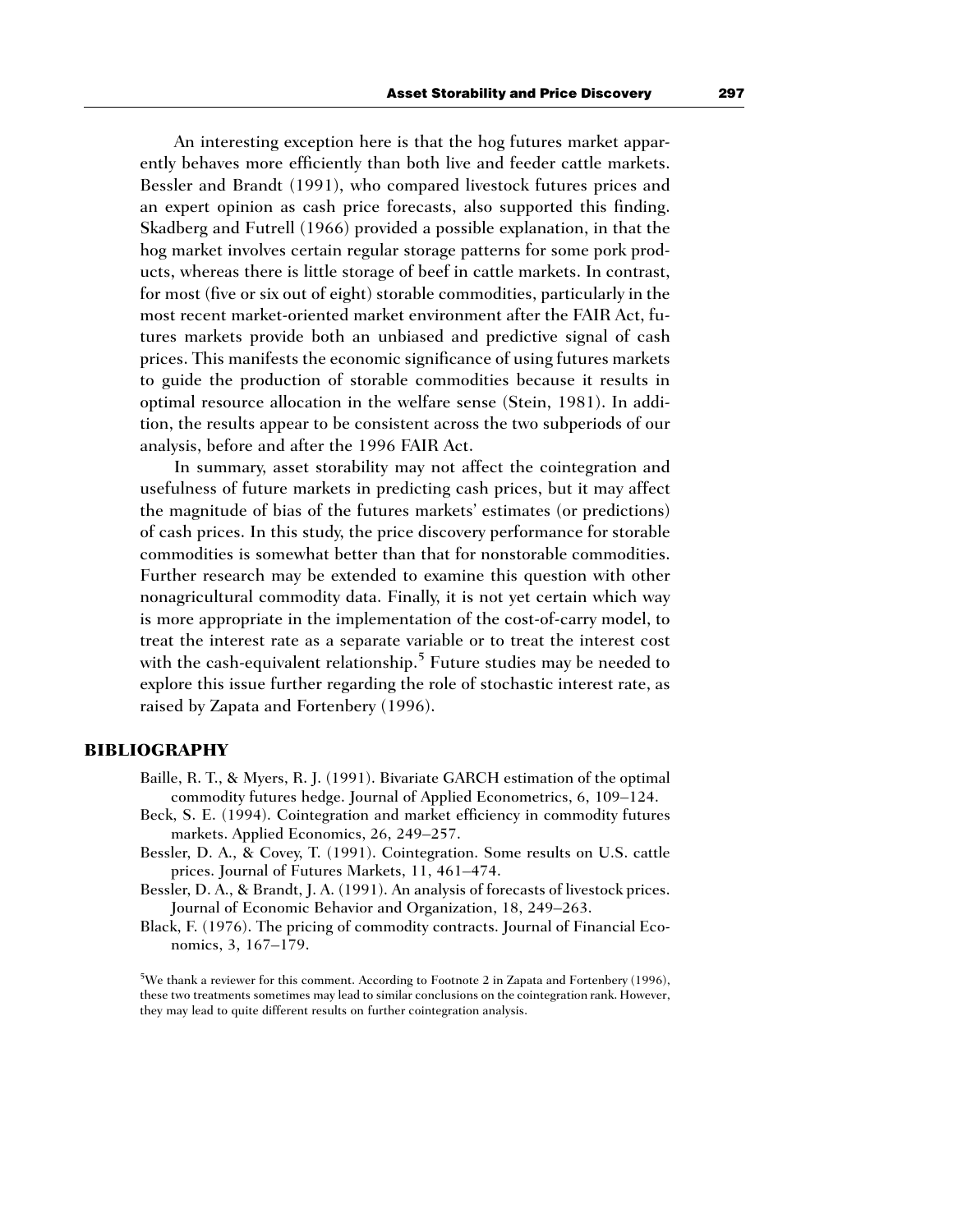- Brenner, R. J., & Kroner, K. F. (1995). Arbitrage, cointegration, and testing the unbiasedness hypothesis in financial markets. Journal of Financial and Quantitative Analysis, 30, 23–42.
- Covey, T., & Bessler, D. A. (1992). Testing for Granger's full causality. Review of Economics and Statistics, 74, 146–153.
- Covey, T., & Bessler, D. A. (1995). Asset storability and the information content of intertemporal prices. Journal of Empirical Finance, 2, 103–115.
- Crain, S. J., & Lee, J. H. (1996). Volatility in wheat spot and futures markets, 1950–1993. Government farm programs, seasonality, and causality. Journal of Finance, 51, 325–343.
- Dickey, D. A., & Fuller, W. A. (1979). Distribution of the estimators for autoregressive time series with a unit root. Journal of the American Statistical Association, 74, 427–431.
- Dickey, D. A., & Fuller, W. A. (1981). The likelihood ratio statistics for autoregressive time series with a unit root. Econometrica, 49, 1057–1072.
- Engle, R. F., & Granger, C. W. J. (1987). Cointegration, and error correction. Representation, estimation and testing. Econometrica, 55, 251–276.
- Engle, R. F., & Yoo, B. S. (1987). Forecasting and testing in co-integrated systems. Journal of Econometrics, 35, 143–159.
- Fortenbery, T. R., & Zapata, H. O. (1993). An examination of cointegration relations between futures and local grain markets. Journal of Futures Markets, 13, 921–932.
- Fortenbery, T. R., & Zapata, H. O. (1997). An evaluation of price linkages between futures and cash markets for cheddar cheese. Journal of Futures Markets, 17, 279–301.
- Garbade, K. D., & Silber, W. L. (1983). Price movements and price discovery in futures and cash markets. Review of Economics and Statistics, 65, 289– 297.
- Gardner, B. L. (1976). Futures prices in supply analysis. American Journal of Agricultural Economics, 58, 81–84.
- Ghosh, A. (1995) The hedging effectiveness of ECU futures contracts. Forecasting evidence from an error correction model. Financial Review, 30, 567– 581.
- Ghosh, A., & Clayton, R. (1996). Hedging with international stock index futures. An intertemporal error correction model. Journal of Financial Research, 19, 477–491.
- Gonzalo, J. (1994). Five alternative methods of estimating long-run equilibrium relationships. Journal of Econometrics, 60, 203–233.
- Hamilton, J. D. (1992). Was the deflation during the great depression anticipated? Evidence from the commodity futures markets. American Economic Review, 82, 157–178.
- Holthausen, D. M. (1979). Hedging and the competitive firm under price uncertainty. American Economic Review, 69, 989–995.
- Johansen, S. (1991). Estimation and hypothesis testing of cointegration vectors in Gaussian vector autoregressive models. Econometrica, 59, 1551–1580.
- Johansen, S. (1992). Determination of cointegration rank in the presence of a linear trend. Oxford Bulletin of Economics and Statistics, 54, 383–397.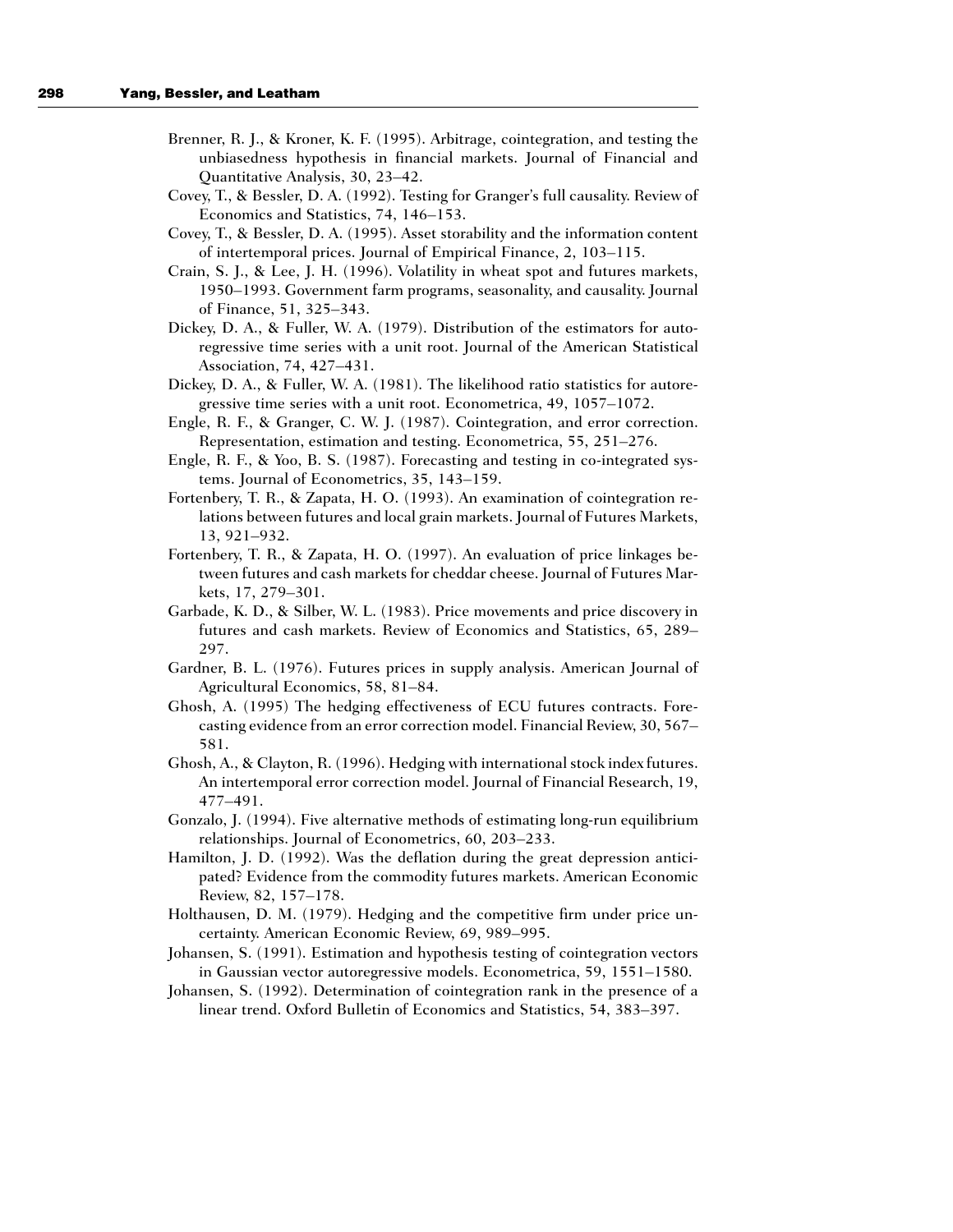- Johansen, S., & Juselius, K. (1990). Maximum likelihood estimation and inference on cointegration-with application to the demand for money. Oxford Bulletin of Economics and Statistics, 52, 169–210.
- Kamara, A. (1982). Issues in futures markets. A survey. Journal of Futures Markets, 2, 261–294.
- Kroner, K. F., & Sultan, J. (1993). Time-varying distributions and dynamic hedging with foreign currency futures. Journal of Financial and Quantitative Analysis, 28, 535–551.
- Lee, T., & Tse, Y. (1996). Cointegration tests with conditional heteroscedasticity. Journal of Econometrics, 73, 401–410.
- LeSage, J. P. (1990). A comparison of the forecasting ability of ECM and VAR models. Review of Economics and Statistics, 72, 664–671.
- Leuthold, R. (1974). The price performance on the futures market of a nonstorable commodity. American Journal of Agricultural Economics, 56, 271– 136.
- Lien, D. (1996). The effect of the cointegration relationship on futures hedging. A note. Journal of Futures Markets, 16, 773–780.
- Lien, D., & Lou, X. (1994). Multiperiod hedging in the presence of conditional heteroscedasticity. Journal of Futures Markets, 14, 927–955.
- Lin, J., & Tsay, R. S. (1996). Co-integration constraint and forecasting. An empirical examination. Journal of Applied Econometrics, 11, 519–538.
- Nerlove, M., & Bessler, D. A. (2001). Expectation, information and dynamics. In B. L. Gardner & G. C. Rausser (Eds.), Handbook of agricultural economics: Vol. 1. Amsterdam: Elsevier Science, forthcoming.
- Pantula, S. G., Gonzalez-Farias, G., & Fuller, W. A. (1994). A comparison of unit-root test criteria. Journal of Business and Economic Statistics, 12, 449– 459.
- Peck, A. E. (1985). The economic role of traditional commodity futures markets. In A. E. Peck (Ed.), Futures markets: Their economic roles. Washington, DC: American Enterprise Institute for Public Policy Research, 1–81.
- Phillips, P., & Perron, P. (1988). Testing for a unit root in time series regression. Biometrica, 75, 335–346.
- Purcell, W. D., & Hudson, M. A. (1985). The economic roles and implications of trade in livestock futures. In A. E. Peck (Ed.), Futures markets: Regulatory issues. Washington, DC: American Enterprise Institute for Public Policy Research, 329–376.
- Quan, J. (1992). Two-step testing procedure for price discovery role of futures prices. Journal of Futures Markets, 12, 139–149.
- Sabuhoro, J. B., & Larue, B. (1997). The market efficiency hypothesis. The case of coffee and coca futures. Agricultural Economics, 16, 171–184.
- Schroeder, T. C., & Goodwin, B. K. (1991). Price discovery and cointegration for live hogs. Journal of Futures Markets, 11, 685–696.
- Schwartz, T. V., & Szakmary, A. C. (1994). Price discovery in petroleum markets. Arbitrage, cointegration, and the time interval of analysis. Journal of Futures Markets, 14, 147–167.
- Shonkwiler, J. S., & Maddala, G. S. (1985). Modeling expectations of bounded prices: An application to the market for corn. Review of Economics and Statistics, 67, 697–702.